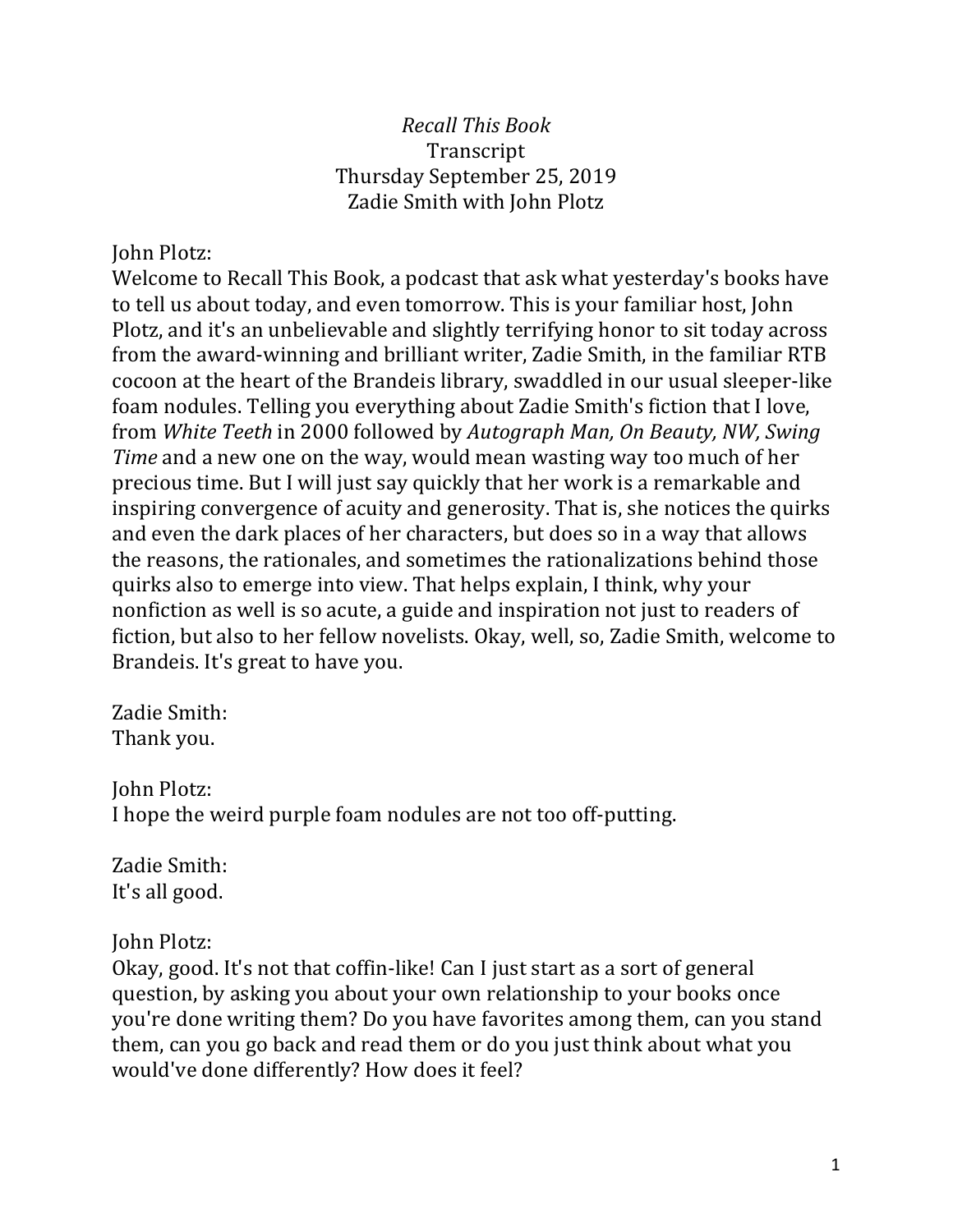Zadie Smith: Oh, god.

John Plotz: You're allowed to say pass, by the way....

Zadie Smith:

No, no, it's a good question. I don't know. I know so many writers, and actually, I should ask more of them how they feel because I don't think my feeling is unusual, but whenever I express it, people seem to be surprised. I mean, I don't read them. That's for sure. Ever.

John Plotz: Ever? Wow. Yeah.

Zadie Smith:

Ever. Sometimes an essay because essays are ... I can feel proud of an essay, it's short, and also, you have the possibility of making your argument and succeeding in making your argument, whereas a novel, this is not possible. It's not an argument and success is debatable at every level. I think some of the shorter ... I sometimes read "the Embassy of Cambodia". I mean, sometimes, like maybe once every three years since it's been written, again, probably because it's short and I can tolerate the experience...but not the novels.

John Plotz:

Wait, why that one story? That's really interesting. I'm about to teach that, actually, now.

Zadie Smith: I think it's good.

John Plotz: Yeah.

Zadie Smith: Which is rare for me.

John Plotz: But that's true of your other things also.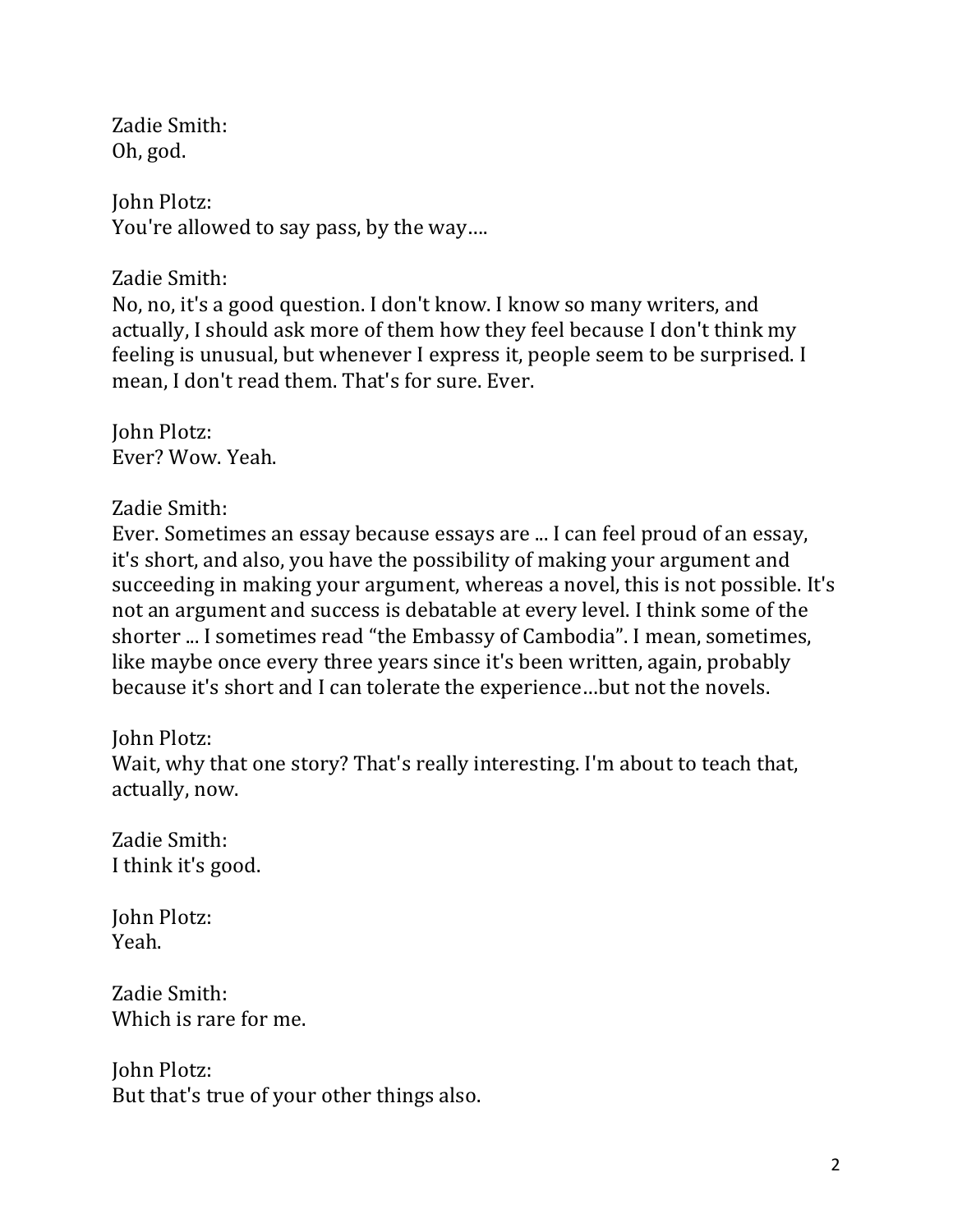Zadie Smith:

I think it's good and it doesn't annoy me, I suppose. With *Swing Time*, I've had to go back to it because I'm meant to be adapting it, and it really is not fun for me to do that at all. It's just not fun. I always want to move forward, but I don't have any bad feelings about the books, particularly, I just don't have *any* feelings about them.

John Plotz:

Yeah. Okay, well, so that kind of kills my second question because I was going to ask you. I don't know if you're a fan of Willa Cather-

Zadie Smith: She's one of my American exceptions. I've tried.

John Plotz: Yeah?

Zadie Smith: I'm going to try again. I feel bad.

John Plotz:

Okay. All right. Because she went back and rewrote her third novel when she was, like, 60 or something, and I was going to ask you if you could ever imagine ... I mean, literally, Song of the Lark. She just kind of went over it from-

Zadie Smith:

I think that's amazing. I know Martin Amos a few years ago sat down and just read the whole thing over, and I remember Roth doing that as well. I think each of them, maybe I'm confusing them or misremembering, but Martin definitely told me that he felt pretty good about it all, and I think Roth publicly said he gave himself a score or something. He thought it really wasn't that bad, all things considered. That's quite a bold thing to do, to read that many novels. And I know people like Elif Batuman's *The Idiot*, as far as I know, was a kind of rewriting of something she'd written very young that she came back to and reworked.

**John Plotz:**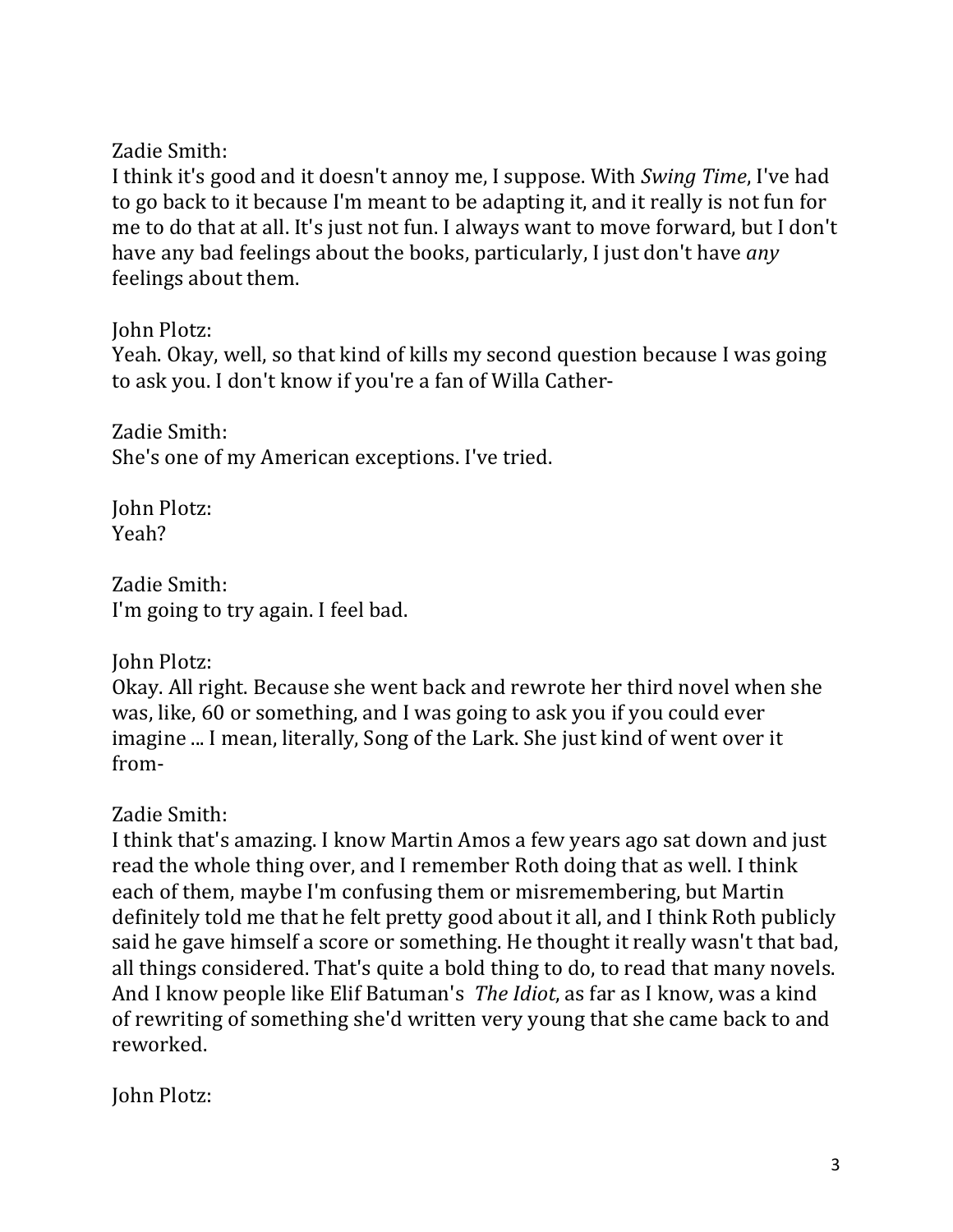Oh. Oh, I didn't know that.

Zadie Smith:

That's a very interesting idea, too. All I can say, if I was going to do something with the novels, it would be rewriting them again. That would be it if I was going to do something with them.

John Plotz: You wouldn't read them, but you would rewrite them?

Zadie Smith: Yeah. No, I might rewrite them. Exactly.

John Plotz:

Right, I was just thinking there's a weird way in which Charlotte Bronte rewrites *The Professor* as *Villette*, right?

## Zadie Smith:

Right. Right. I mean, the sad truth is more commonly that you're always rewriting some of the same things over and over. I read a review somewhere recently of a famous novelist who will go unmentioned. The critic gave him a really hard time, and one of the things he pointed out were these supposed repetitions throughout, you know, 14 books. Every writer I know who read that was like, "Well, you know. No shit, Sherlock."

John Plotz: Yeah, right?

Zadie Smith:

This is what happens. It's a kind of obsessive matter, and I imagine it is tiresome for readers. It's also extremely tiresome for writers to circle these ideas over and over, but I guess with the writers I love, circling is some of the .... Nabokov is a good example. It's obsessive, really. It's the same book in some ways over and over again, but as it happens, I like that book, so it works for me.

**John Plotz:** 

Yeah. That's really interesting. Okay, so I have this awesome cohost who can't be here, Elizabeth Ferry. She's an anthropologist, and one of the things she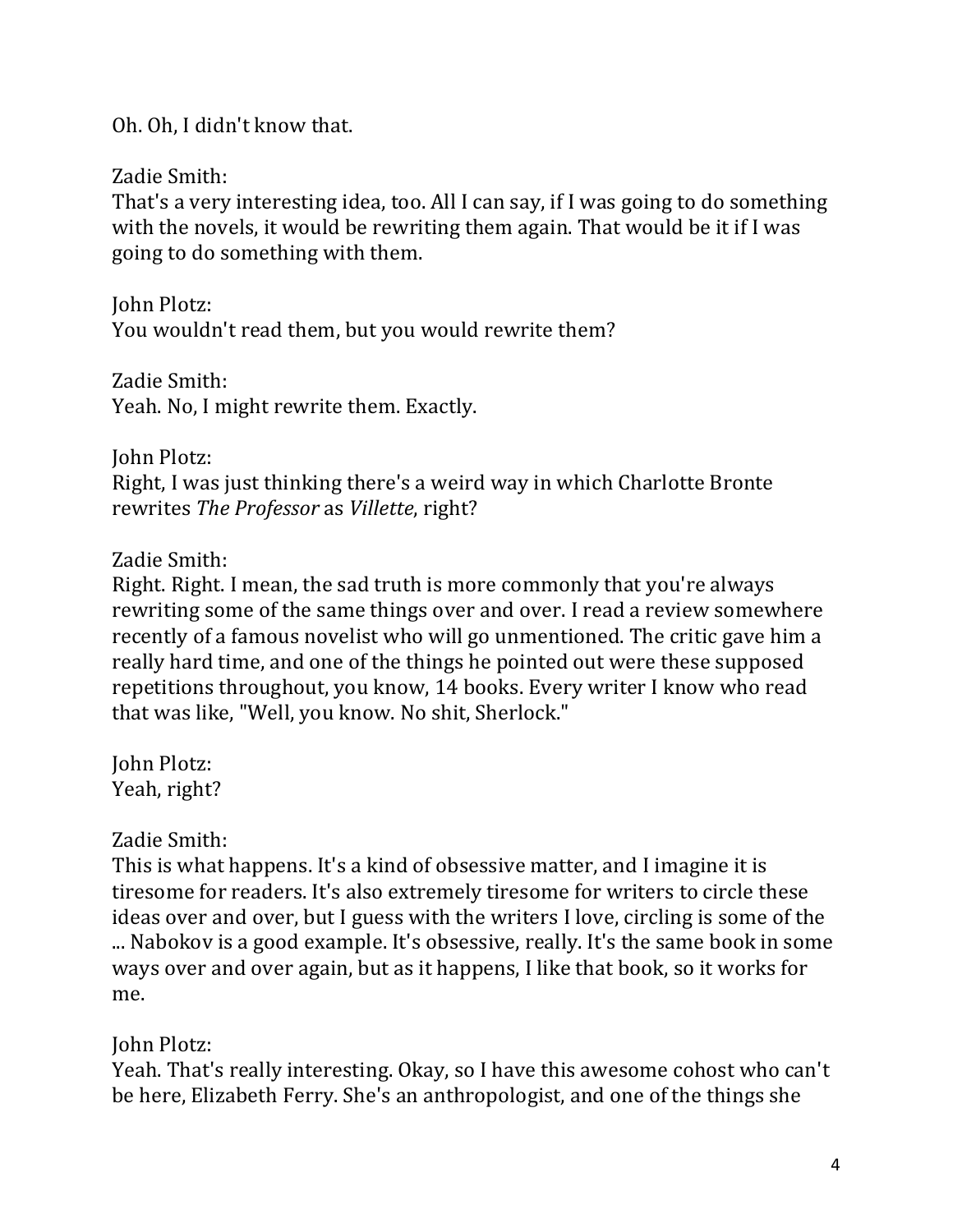said she loves about your writing is the way that London almost comes across as like a character, she says, in your novels. Can you talk about that? Does that resonate with how you think about what your novels do?

## Zadie Smith:

I see it now. If you'd asked me when I was young if I was a particularly locally focused person, I would've been surprised, but then I see ... I notice with my brothers, my brothers are both working artists, musicians and comedian actor, and I see the local obsession in their work, too.

**John Plotz:** And are they Londoners?

## Zadie Smith:

They're Londoners, we all grew up together. It might also come from hip-hop. My brothers were originally rappers. Even the kids in my school, who were not all rappers, obviously, but we had an attitude about the streets, that's true, that they were ours and that you claim them, and that it's a pride to belong to them. I suppose some part of that is carried on in the fiction.

# **John Plotz:**

Yeah. I guess, sort of taking the twist of that, I mean, your novels are set in London, but it could've been anywhere, it's just where you happened to grow up. Or is there something particular about ...

# Zadie Smith:

I mean, I do think in my particular case of Northwest London and North London that we have a surprising amount of novelists. Like, on the corner of my road I can see the pub Dickens used to drink in with Ainsworth. He was a genuinely awful Victorian novelist who lived around the corner from me. So we have a long history of this preoccupation with the neighborhood. I've got Nick Hornby, of course, further up, and Julian Barnes to the left. We're all not within a mile...

John Plotz:

Do they still live in the neighborhood, both of them?

Zadie Smith:

I mean, I would never call those the same neighborhoods. Nick Hornby's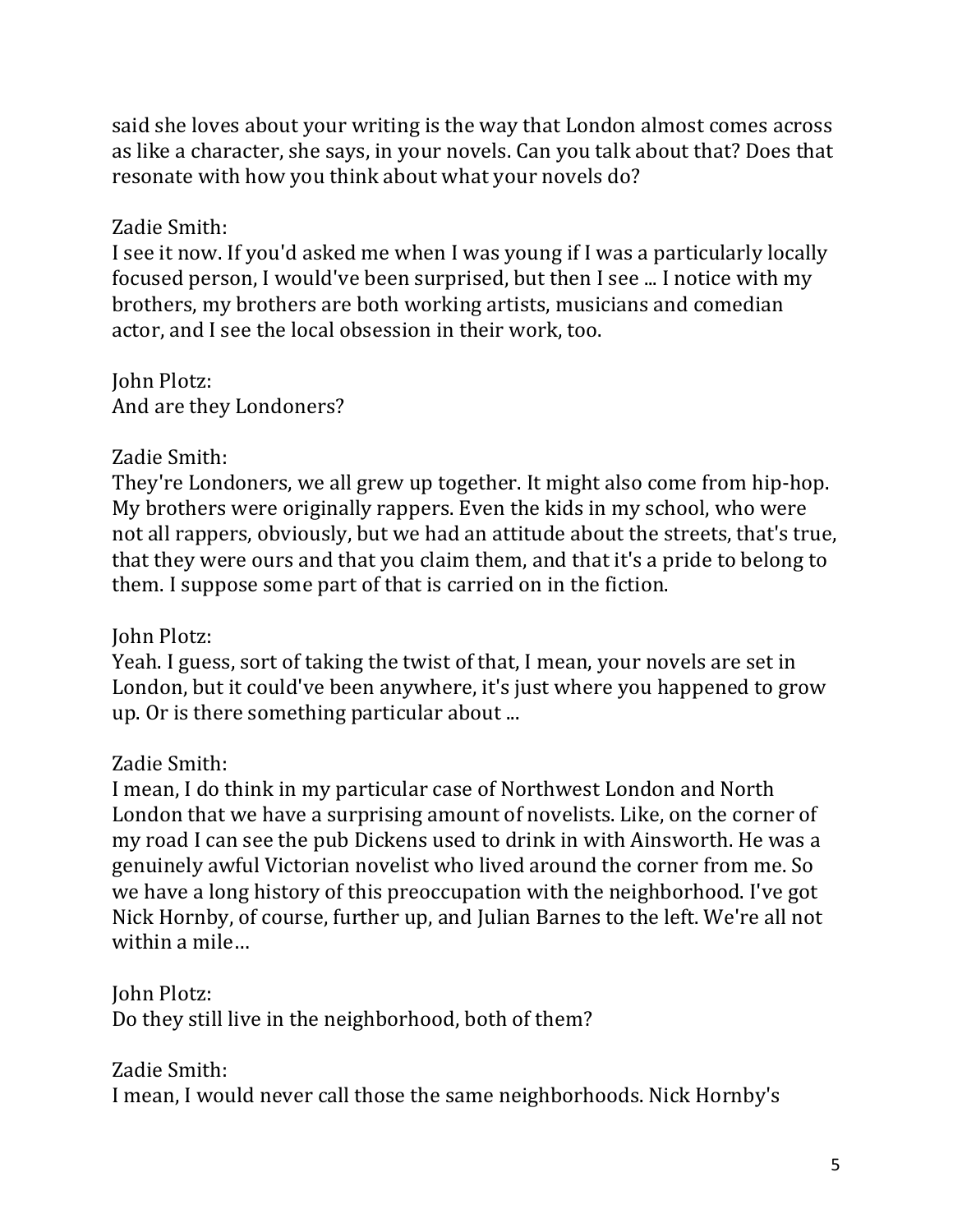Highbury.

John Plotz: Oh, Highbury, yeah.

Zadie Smith: Yeah, and Barnes is Dartmouth Park, but I mean, to an American, these are all next-door to each other. It's a one-mile radius.

John Plotz: Yeah. "It's a five-minute drive"

Zadie Smith: But I feel close to it, but I've noticed, like the book I've just finished, New York has seeped in. Listening to myself now I can hear even my accent is slipping, so things change, I guess.

John Plotz: Uh-huh (affirmative). So you have just finished a book? That's excellent.

Zadie Smith: Yes, it comes out next month. Yeah.

John Plotz: Oh, my god. That's great. What's it called?

Zadie Smith: It's called *Grand Union*, which to your point, actually, is the name of a canal in my neighborhood.

John Plotz: Oh, okay. Not a supermarket in New York.

Zadie Smith: Yeah, no.

John Plotz: Yeah. All right. Cool. I already mentioned I like science fiction, so one thing I read was your J. G. Ballard essay, which I loved, but it opens by saying that the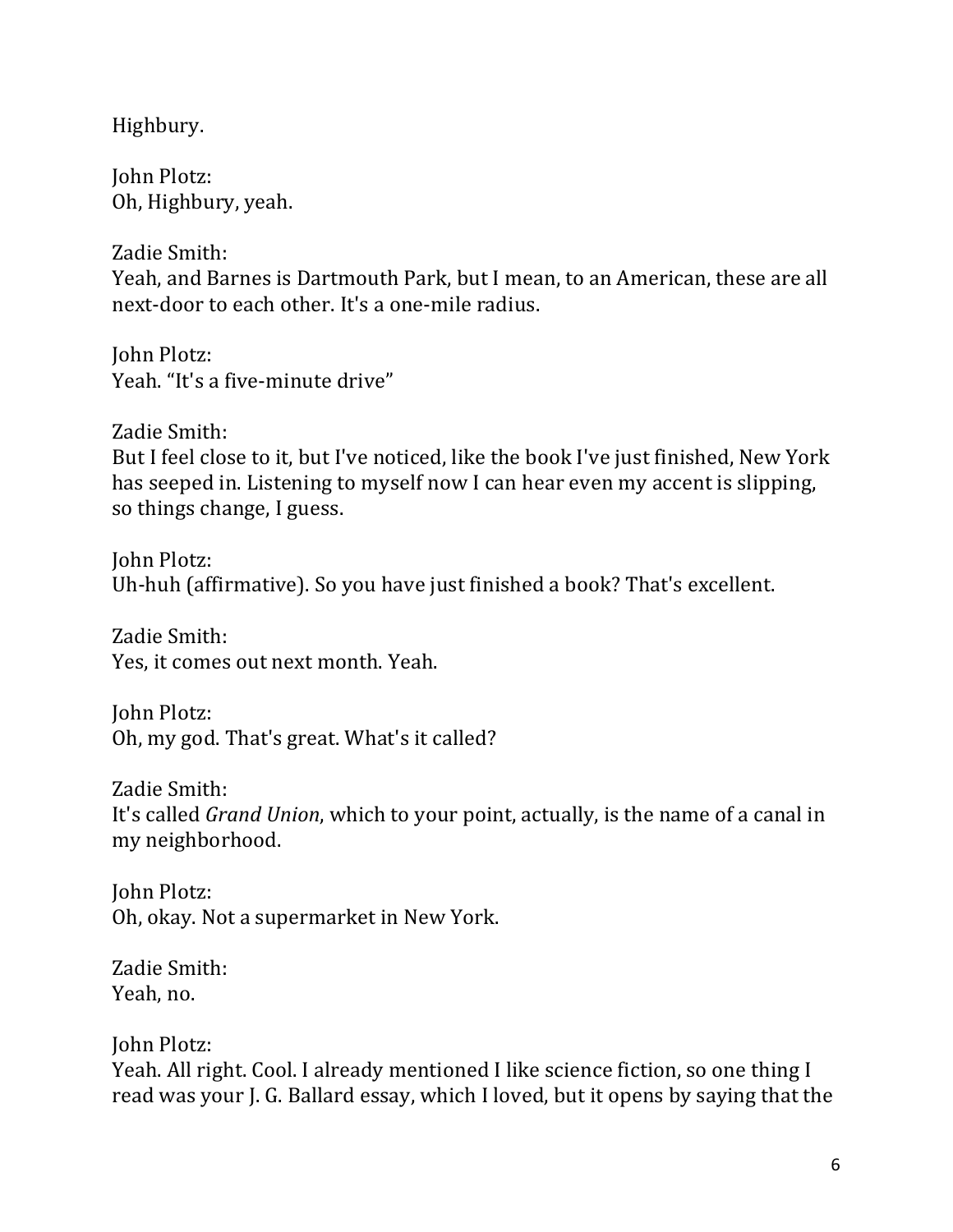one time you met him, or maybe the first time you met him-

Zadie Smith: Yes.

**John Plotz:** ... you were at cross-purposes, and so I just want to quote you.

Zadie Smith: Oh, god. Yes.

**John Plotz:** 

You say, "He was a man born on the inside, and I, meanwhile, born on the outside of it all, was hell-bent on breaking in." Does that still ring true to you as a way of ...?

Zadie Smith:

I think at that moment in my life, what would have seemed to him incredible, I don't know, *amiability* or desire to *fit in* would seem conservative to him, but coming from where I came from, it's a completely different situation. To him, I'm sure going to Cambridge was a kind of concession to his family and their class. To me, my family, it was a miracle, so it's a completely different place we were coming from. But that's not in any way to obscure the fact that Ballard had one of the greatest, most wide-ranging and most unusual imaginations of any English writer, and there's really no one I can think of to compare.

John Plotz:

Yeah. But just to continue the thought about being hell-bent on breaking in, looking back, so it's basically almost two decades now, right, after that moment.

Zadie Smith: Yeah.

John Plotz: So how's that, Do you feel ... Do you ...?

Zadie Smith: I find it quite embarrassing now.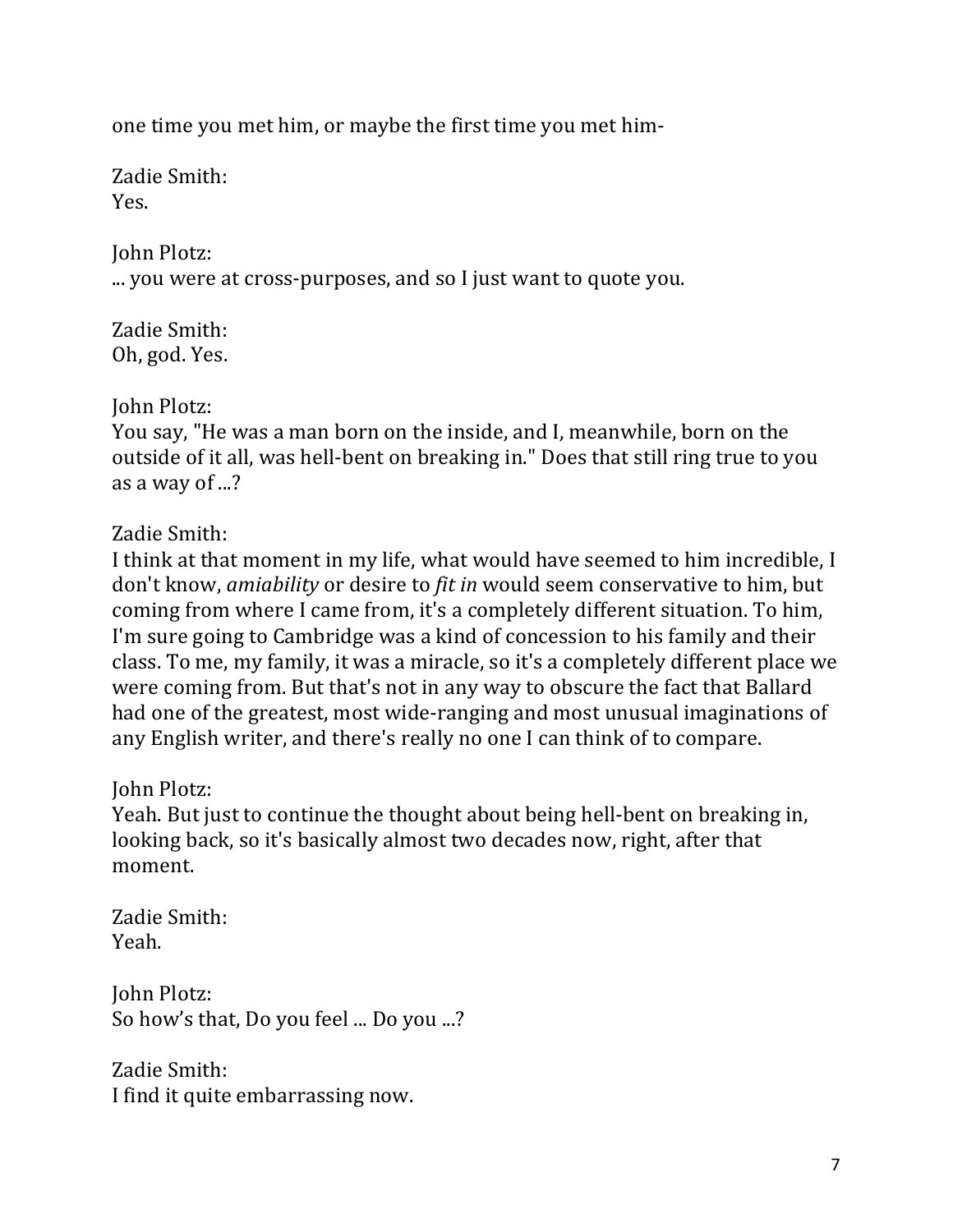**John Plotz:** Yeah?

### Zadie Smith:

The desire to be seen or recognized by English life or society. I don't mean society in the posh sense, but just literally England. I just don't have any interest in it anymore.

## John Plotz:

Yeah. Okay. Okay, I was going to wait for a while to ask this, but maybe, can I ask my Brexit question now? We don't have to talk about it if you don't want to, but I mean, how does Brexit, yeah, how does it strike you? How do you feel it, how do you experience it?

# Zadie Smith:

When novelists are asked these questions, I don't think we have privileged information or feelings. I feel like every citizen on either side, in fact, is kind of spectacularly depressed and a little fatalistic. I feel that feeling is quite strong across the supposed divide at the moment, that both sides really now know that no good will come from this, but some part of us wants it to come. Americans know that feeling, too. There's something fatalist in the body politics sometimes. It's heading for an iceberg, and it wants to because it wants change in any form, so it's coming. Change is now coming incredibly rapidly, in fact, in a few weeks.

John Plotz: Yeah. Unless it doesn't, again.

# Zadie Smith:

Unless it doesn't, again. I feel depressed about it. For me, like for a lot of writers, I think the loss is of Europe itself. You know, England is a very parochial place. It's very intellectually parochial, and our one hope a lot of the time is the ideas that come from France, from Germany, from Italy, from Poland. That's the lifeblood of whatever, to me, is interesting in British writing, and so to cut that off, cut off the possibility of us belonging to that community, is really depressing.

**John Plotz:**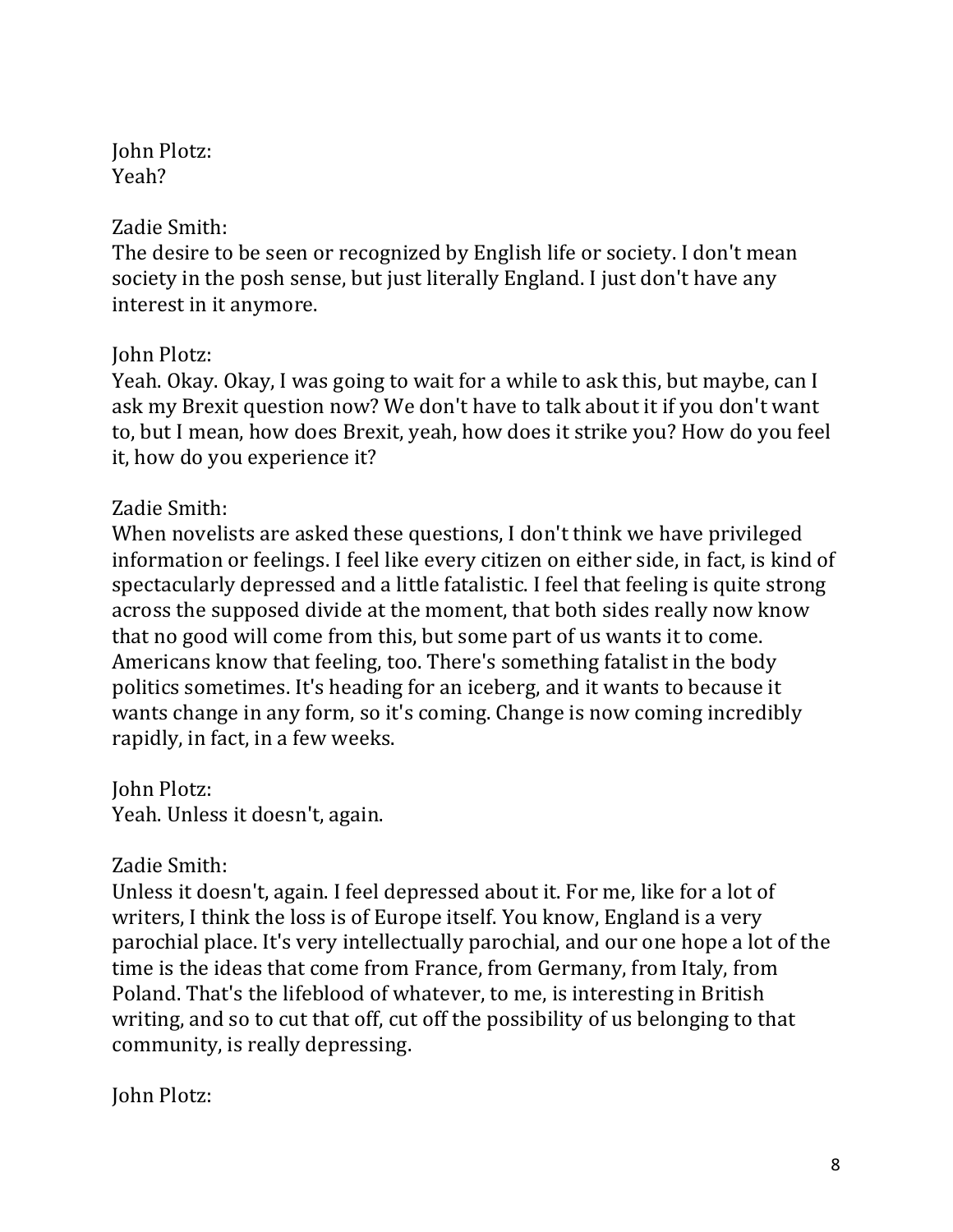Yeah. Did you just get back from England? Were you there?

Zadie Smith: I did.

# John Plotz:

If you don't mind my asking, the kind of world you're moving in there, do you only talk to Remainers, or do you feel like you know people who are on both sides of the divide?

# Zadie Smith:

No, I'm mainly in my family group, and to be honest, outside of my very intimate family, I would imagine there's quite a few people who wanted to get out of Europe, or who didn't vote, or who didn't care.

# John Plotz:

Is it the kind of thing you can talk about? In America, I feel like you can't talk about Trump. If you suspect that you're on the other side of the divide with someone, I just don't want to talk about it. You know, I can't.

# Zadie Smith:

I think in the kind of heated middle-class dinner parties, it could get very violent, but in my husband's family too, in their extended family, there're definitely people who voted to Leave, decisions which created job insecurity for other members of our immediate family, so I think it generally isn't discussed within families anymore. But as I say, my instinct is that there isn't a lot of fervor in the normal British politic on either side anymore. Everybody's exhausted.

# **John Plotz:**

Yeah. Well, I recognize that over here, too. Yeah. Okay, back to writing. I was talking to my students what they liked about what they loved, and one of my students said her favorite piece by you was your essay about Joni Mitchell, which I also love, but what she said, and she's 19, is that she loved the sense it conveys of growing up and coming back to something and hearing it anew. Actually, what she said made me think of, I don't know if you know that Walker Percy novel, *The Moviegoer*?

# Zadie Smith: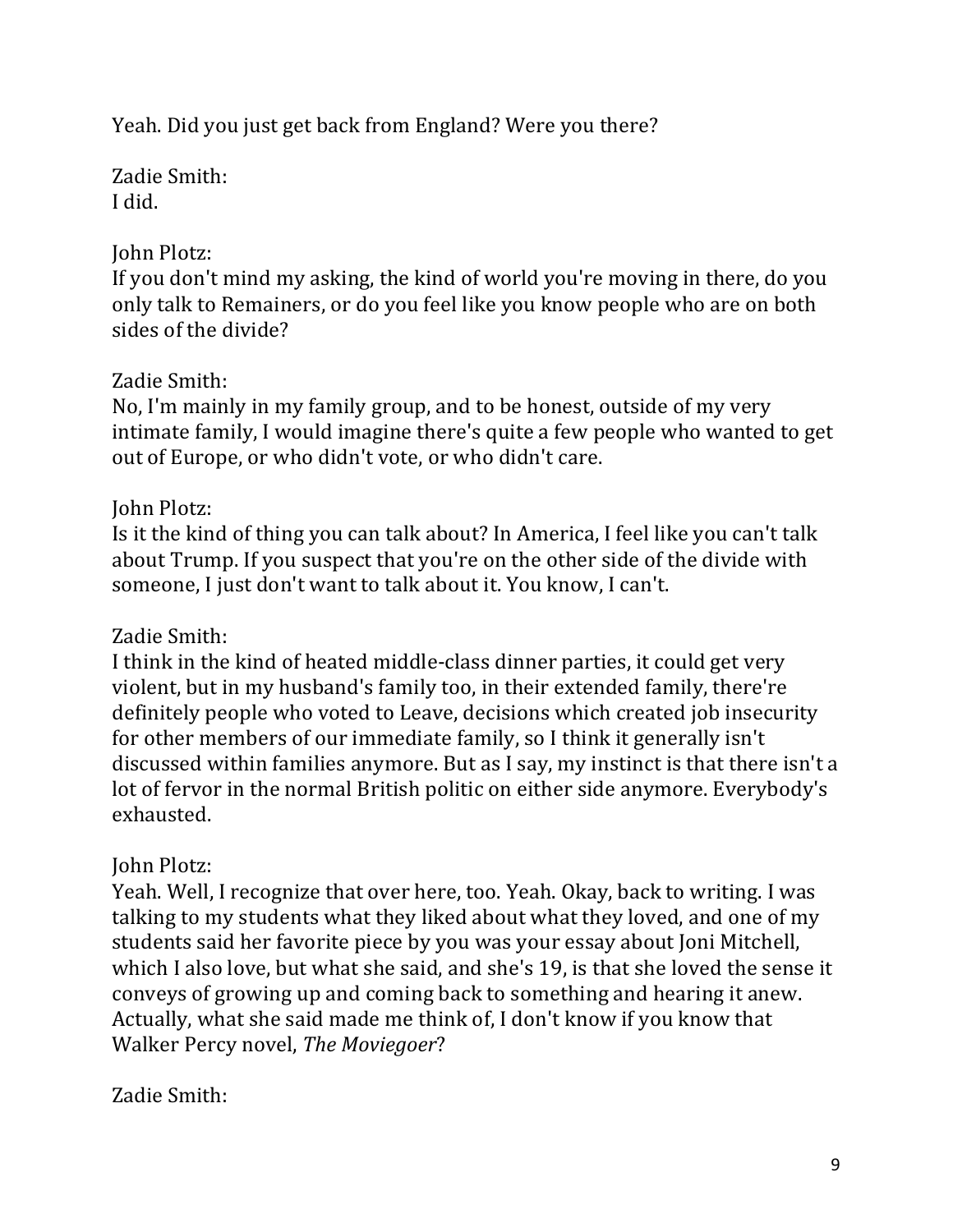Yeah, yeah.

John Plotz:

You know, in which the structure is that you only know something when you go back and see it again.

Zadie Smith: Right.

John Plotz:

You're not nearly as old as I am, but since I'm old and I teach *Middlemarch* all the time, I think about this question of coming to something anew and seeing it again. Can you talk about that as a thought for you, does that affect how you think about art, how you think about your own work?

# Zadie Smith:

I'm in the middle of my life, but it seems to me what wisdom is available to older people as we get older is the acknowledgement of limits and the acceptance of them in all areas. When I look back on things I read, sometimes, for instance, and *Middlemarch* is a good example, I would've been extraordinarily judgmental of a lot of the characters in that book when I was 15, a judgment which is just not available to me anymore. As I pass through the various stages, I find myself to be equally delusional, weak, corrupt, or whatever. You read maybe with more compassion. Also, the thing which I've noticed as a critic, as a working critic, is [that] my ability to take a piece of art and destroy it and tear it up into little pieces in front of the person who made it is completely gone. I still hate things, but I hate them privately, or I hate them to my husband, or I hate them at dinner, but I don't sit down to write 5,000 words about hating something.

John Plotz: And why is that? What's different?

# Zadie Smith:

I think if I was young, listening to myself now, I would say, "You're just weak and you can't see. You can't separate the wheat from the chaff," but it partly is, again, a kind of compassion. You know how hard it is to make art, how easy it is to make bad art, and it doesn't seem to be anything gained for me anymore in the idea of saying, "Oh, and by the way, did you know that you're a terrible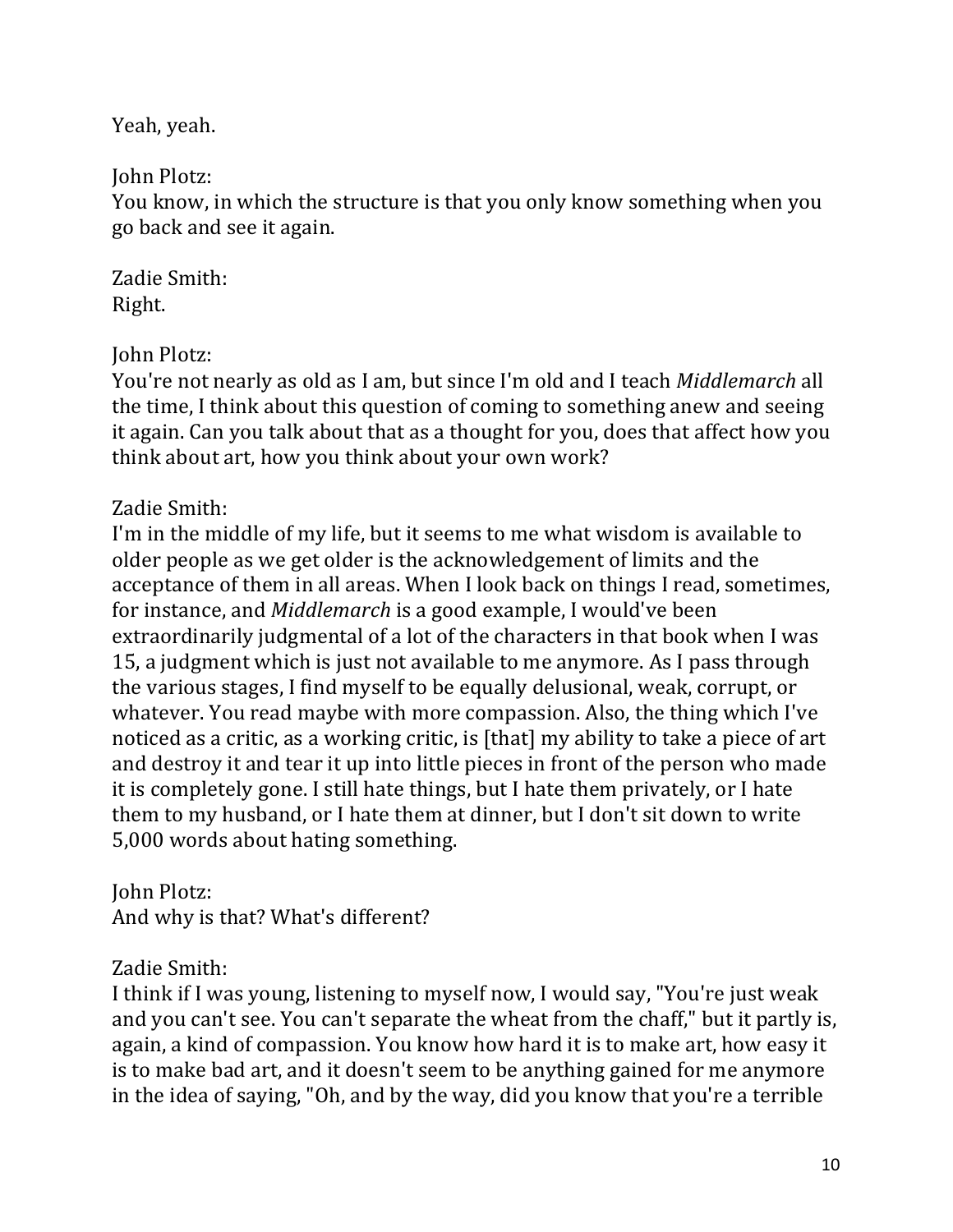writer?" It's so easy to be a terrible writer, I'm a terrible writer so often, and so the energy is removed, the desire to put things right. At the same time, I always have a great thrill in support when I see younger people doing that job because I do actually believe the wheat should be separated from the chaff on a daily basis. It's just that I can't do it anymore.

#### John Plotz:

Yeah. But in talking about you as then a critic, I mean, you're amazing. There just aren't that many novelists who can write the sort of appreciative and sensitive essays that you write about other art. Talking about how you do it, you do make discriminations in your essays. I mean, you don't hate all the things, I get what you're saying, but you still have to sort things out.

### Zadie Smith:

Yeah. I have strong taste and, I guess, strong opinions, but I'm aware of the person who made the thing. I'm aware of how it feels to watch the thing you've made be utterly destroyed. I think it does make me less sharp as a critic, but I guess I've tried to write about things that I really admire, and the other critical job you can do is explaining why you admire, what it is about this thing which feels worthy, rather than just saying, "Oh, my god, this is everything," or whatever passes for critical praise these days. Analyzing it is a kind of duty and a task. It's interesting in itself. Good criticism to me, like when I'm reading the critics I loved growing up, Sontag or Kael or whoever, I never found a big difference between supposedly the art object and the criticism. To me, the pieces that Sontag wrote that I love most, they are art. I don't see the difference.

### John Plotz:

Yeah. Kael is a example of someone who remained pretty bloody-minded till the end.

Zadie Smith: Kael was very spiky.

John Plotz: Yeah, she stayed spiky.

Zadie Smith: Yeah, but movies make you feel that way. If I was a movie critic-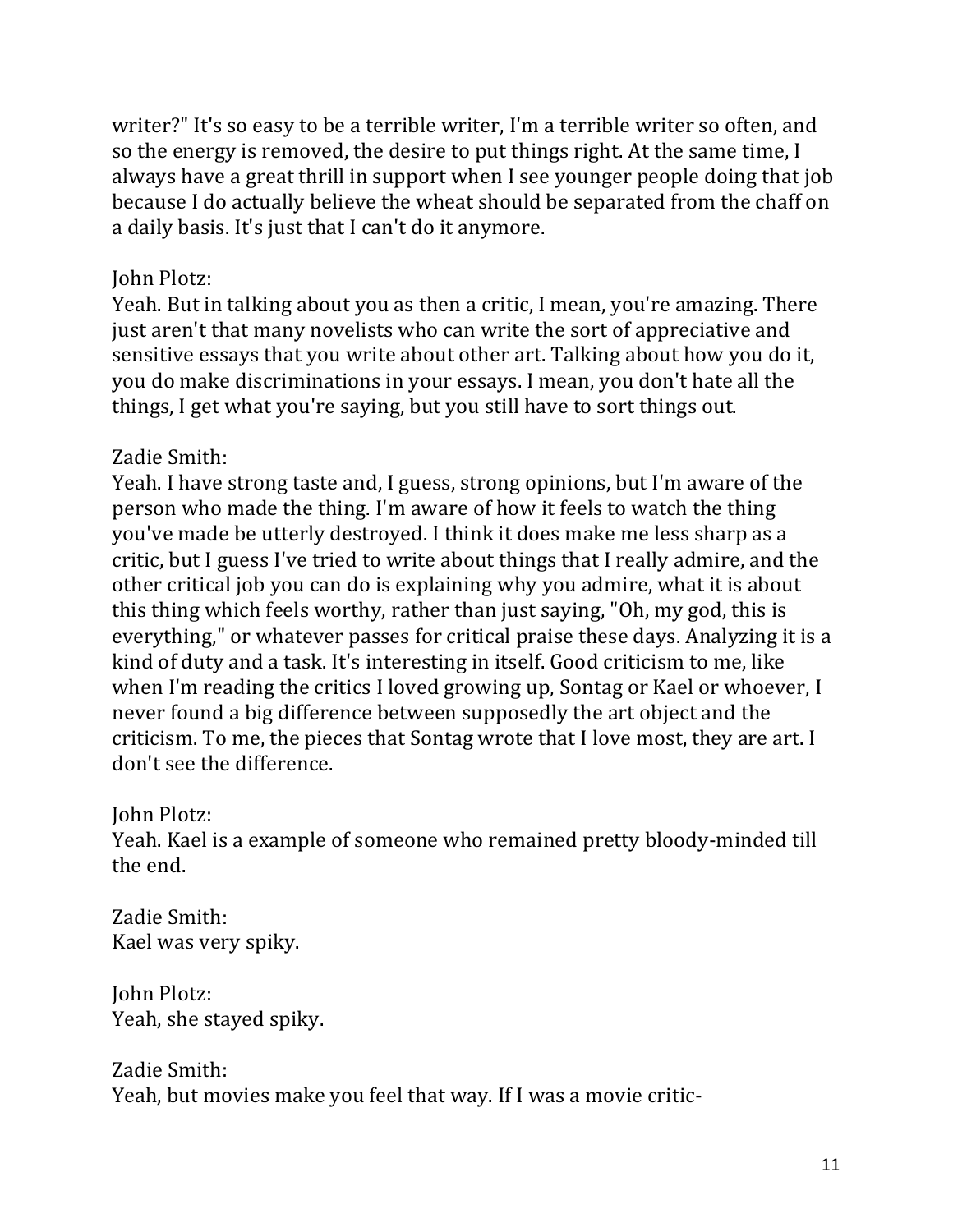**John Plotz:** Oh, yeah, that's interesting.

Zadie Smith: ... I think I would have many violent things to say all the time.

John Plotz: Yeah, like going to Quentin Tarantino movies makes me feel very violent.

Zadie Smith: I'm the opposite. I adore Tarantino.

John Plotz: You do? Really?

Zadie Smith: I do. I'm sorry.

**John Plotz:** No kidding. Wow.

Zadie Smith: '90s kid.

John Plotz: Have you written about him?

Zadie Smith: No, I just went to see the last one last night, and I loved it.

John Plotz: You did? The stuff at the end, the violence? Great.

Zadie Smith: I never watch the violence, I should say. I love *Game of Thrones*, too.

**John Plotz:** Yeah, yeah. Okay. I think if I'd put my head down, I would've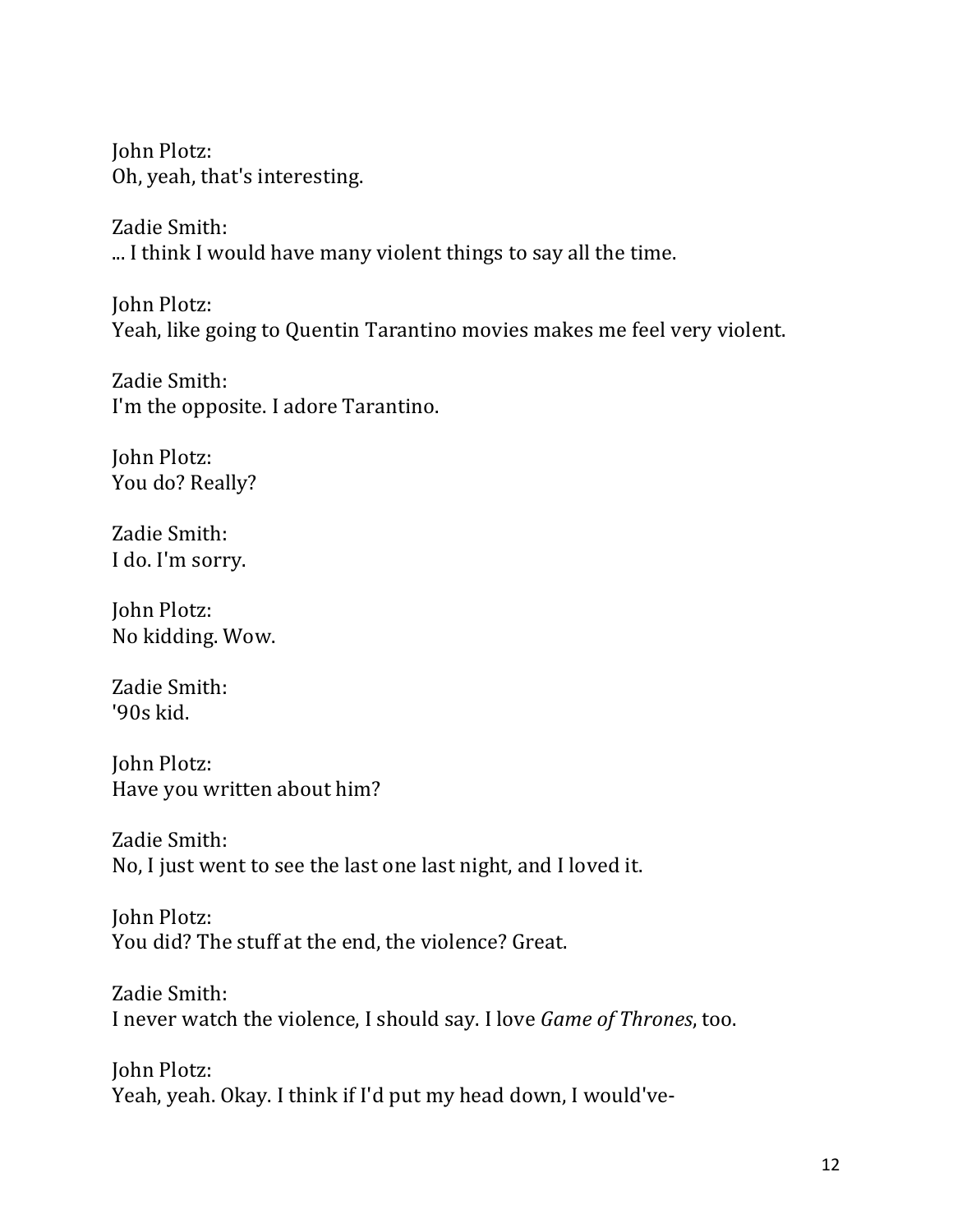Zadie Smith:

I just put my head down and I wait for my husband to say it's passed, and then I return.

John Plotz:

Yeah. Yeah. Unfortunately, that's my role in our marriage, so I really wish I could've done that.

Zadie Smith:

Yeah. No, I can't watch that stuff, but as a maker of icons, I love *talkies*, and if you love talkies, it's been a hard decade in the cinema at both ends, whether it's the superhero movies or the punishing art house. I want to hear words, and Tarantino's one of the last people who will speak in a movie, and he's an extraordinary writer of dialogue as far as I'm concerned.

John Plotz: Okay, maybe you're not going to like Buster Keaton as much as I thought.

Zadie Smith: Oh, no, I love Buster Keaton.

John Plotz: Oh, you do. Okay, good. Yeah. He didn't do too well with the talkies.

Zadie Smith:

No, no. I can take a silent movie, I just can't take a movie with words in which there are only four and they're not good.

**John Plotz:** 

Yeah, yeah, yeah. No, no. Yeah. The talkie is a good way of thinking, and they understood in the '30s. They didn't say, "We had silent movies, and now we have audible movies." They said, "We have talkies." I mean, it makes a difference.

Zadie Smith: I like a script, yeah.

**John Plotz:**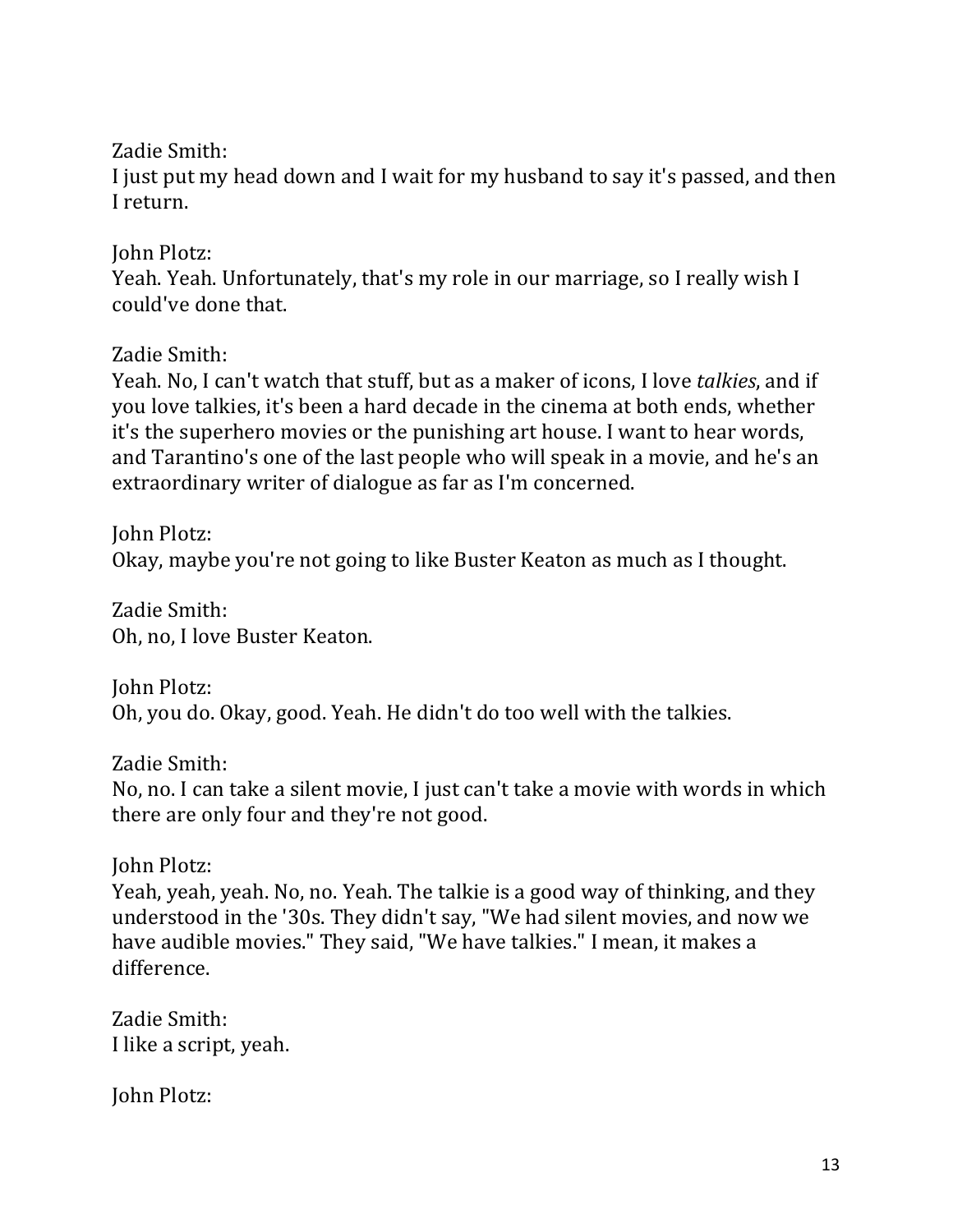Yeah. Yeah. Okay, well, so while we're talking about the Joni Mitchell essay, I just have to ask you, you have a line in it about having, even having, I think, an exploratory season of science fiction. You mention reading Huxley. Did anything further beyond Huxley, did science fiction ever grab you?

Zadie Smith:

I love speculative fiction. I don't happen to love Huxley, but I think I've read almost all of Le Guin and Butler, and I've read a lot of Delany. It just depends. I'll take any recommendation. I don't have any objection to literary genres.

**John Plotz:** What does *speculative* mean for you, then?

Zadie Smith:

It may not be the precise definition, but I connect science fiction with the idea of a technological center to the story and often space, of course, and I don't need either of those things to feel like I'm in an other place.

**John Plotz:** Yeah, yeah, yeah. Well, I'm with you on Le Guin, completely.

Zadie Smith: She's extraordinary.

John Plotz: She is really extraordinary.

Zadie Smith: Was, gosh.

John Plotz: Yeah, I know. I interviewed her once, actually. It was amazing.

Zadie Smith: Oh, lucky you.

**John Plotz:** She's so nice. What about Doris Lessing, did she ever grab you?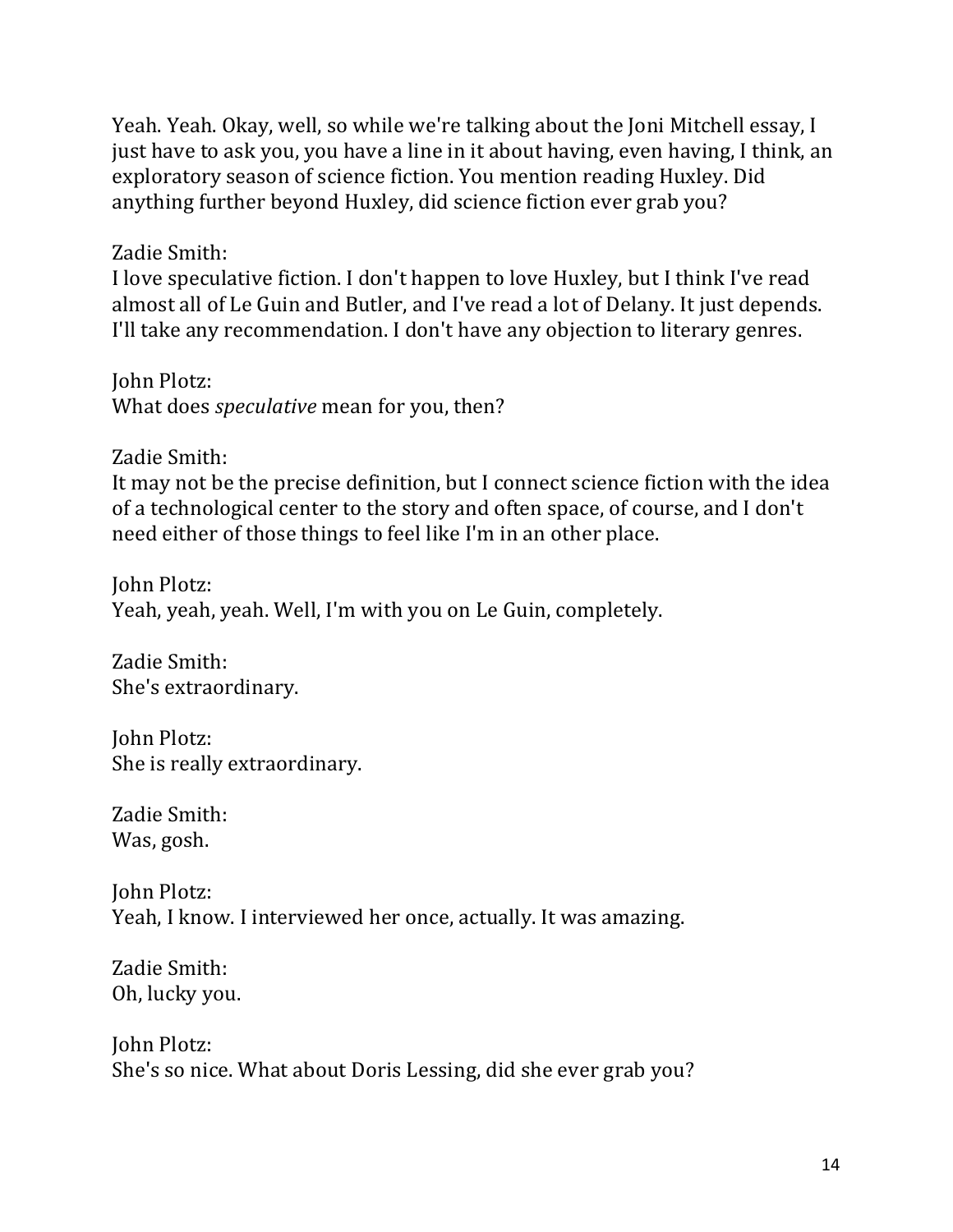Zadie Smith:

Oh, gosh, Doris Lessing is one of our North London giants. I can't explain. I'm a feminist, I grew up in the movement. I just don't like The Golden Notebook. I just don't like it. I can't force myself to like it. I admire her enormously, but that book is not for me.

John Plotz: And what about the sort of smaller, weirder ones, like The Fifth Child?

Zadie Smith: *The Fifth Child* I just got. That is a great book.

**John Plotz:** It *is* a great book. Yeah.

Zadie Smith: Yeah, and it's such a funny concept. Can we give it away? I mean, I don't know if it's spoiling it.

**John Plotz:** Oh. Yeah, I think we can just give it away, yeah.

Zadie Smith: It's just, it's the idea that you have ... There's this like, idealized, perfect family. Four children. Everything is wonderful.

John Plotz: It's [in] Cambridge, in fact, isn't it?

Zadie Smith: Yeah, it's Cambridge, and nothing could go wrong, but then they have a fifth child, and that child is evil, basically, which is just the most fantastic concept.

John Plotz: Oh, my god. It was so great.

Zadie Smith: And kind of explosion of bourgeois life. Like, "I'll just do one more thing," but it's the one thing you shouldn't do.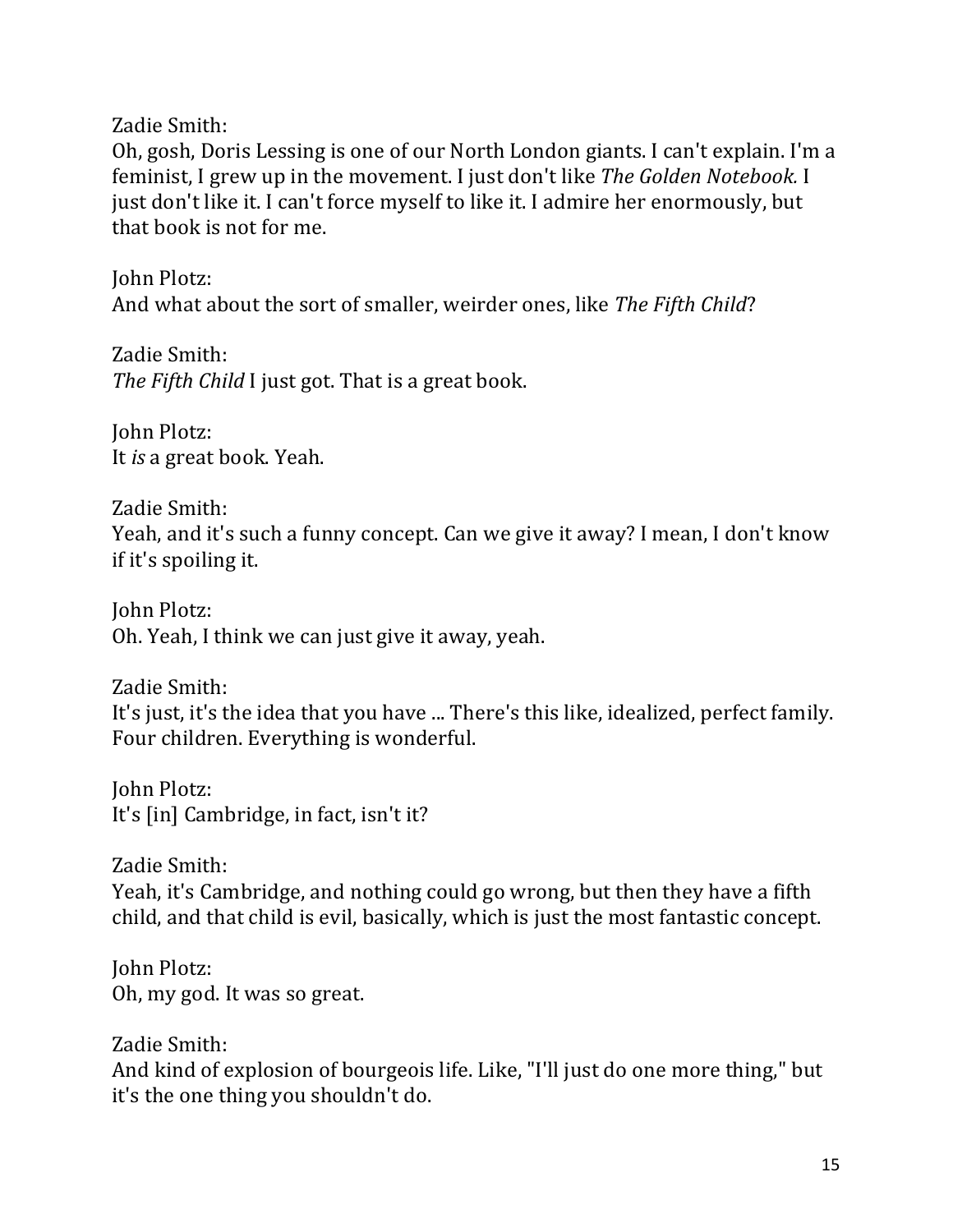**John Plotz:** Exactly. It's amazing.

Zadie Smith: That's a great book.

John Plotz:

Yeah, and you know, when I teach it, I don't know if this rings true to your associations with it, but it's like, I taught a British fiction class where I couldn't get a rise out of my students at all. Then I taught *The Fifth Child*, and they had the most visceral reactions to it.

Zadie Smith: Yes, it's very extreme. And it's against nature somehow to demonize a child to that extent-

John Plotz: Yeah, exactly. That's what really-

Zadie Smith: ... but it's very enjoyable.

John Plotz: Yeah. I think the ones who hated their little brothers really got into it, yeah.

Zadie Smith: Right. Yes, because I guess that happens a lot, right? The sibling arrives and ruins your life. Yeah. It's a common experience.

John Plotz: Exactly. Can I ask you about, I'm sure you talk about this piece a lot, but "Two Paths for the Novel"?

Zadie Smith: Yes.

John Plotz: I'm going to oversimplify, but it's about the two possibilities of lyrical realism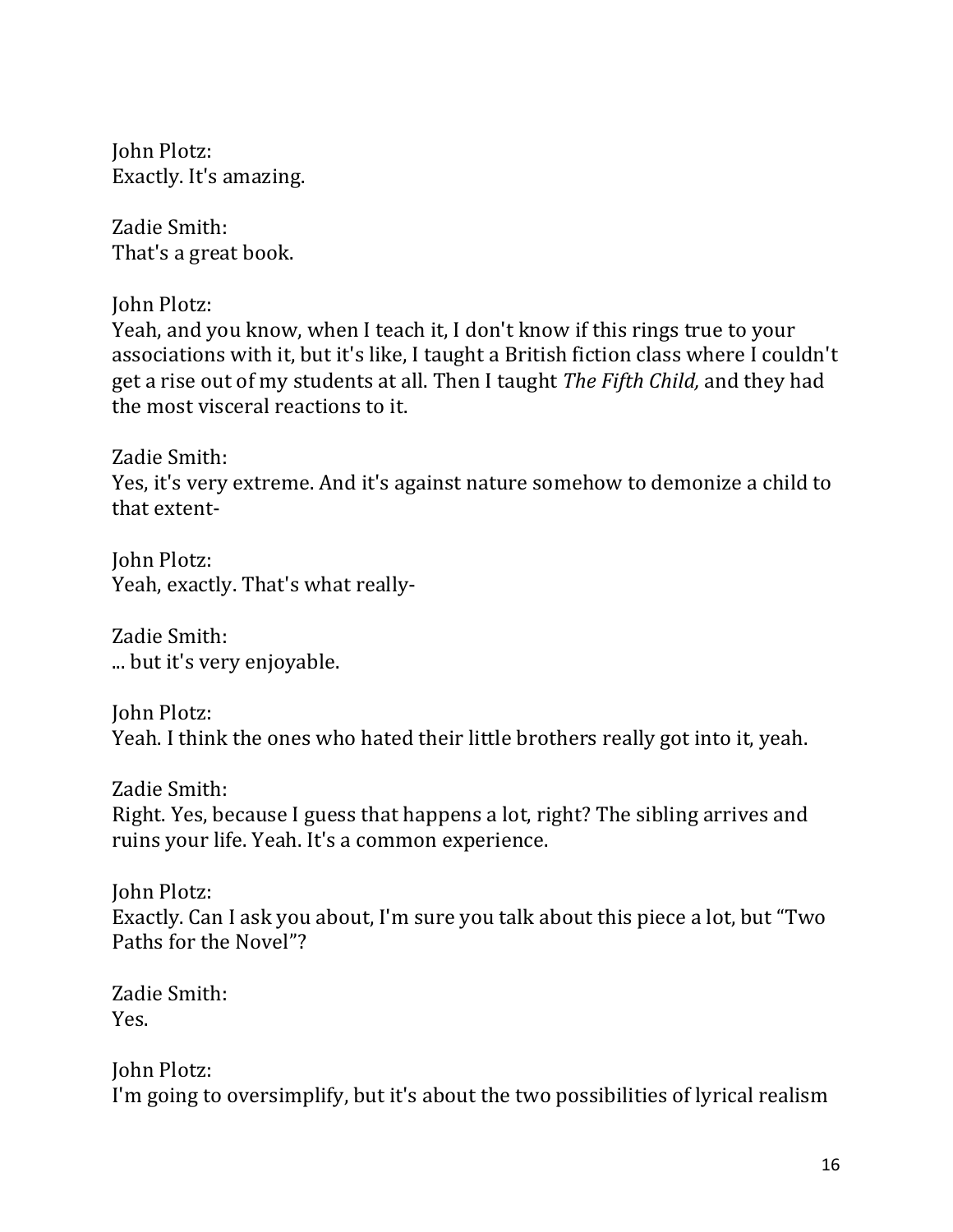and an avant garde experimental. I think it came out in 2008, so 11 years on. It's not a lot, but can you say something about how you think about that division now?

Zadie Smith:

I think the landscape has transformed. I was really writing out a frustration that-

John Plotz: Yeah, I like that guy, Joseph O'Neill...

Zadie Smith:

Yeah, and especially in England. It's different in America, but especially in England, the space for experimental writing has always been incredibly small. A lot of the most interesting work has come out of the art world, in fact, and certainly in music. We have an incredible underground hip-hop scene, but in writing, I've always thought it to be quite oppressive: the kind of novel that is celebrated, partly it was the structure of the prizes, but it was a great emphasis on historical novels, if you go anywhere near Henry VIII, everybody's delighted, and a lot of kind of English heritage stuff. In fact, for me-

John Plotz: No, wait, but you're not badmouthing Wolf Hall, are you?

Zadie Smith:

No, no. Hilary Mantel is one of my favorite writers, but I guess what annoyed me about that situation is that she wrote maybe nine or 10 extraordinarily-

**John Plotz:** I know. You're right. *Beyond Black*. Yeah. Right. Yeah, yeah, yeah. Totally.

Zadie Smith:

... wonderful and bizarre books, which no one in England read. Then she wrote about Henry VIII, brilliantly, and that's when-

**John Plotz:** Oh, right, and you could say that about Pat Barker. Same deal.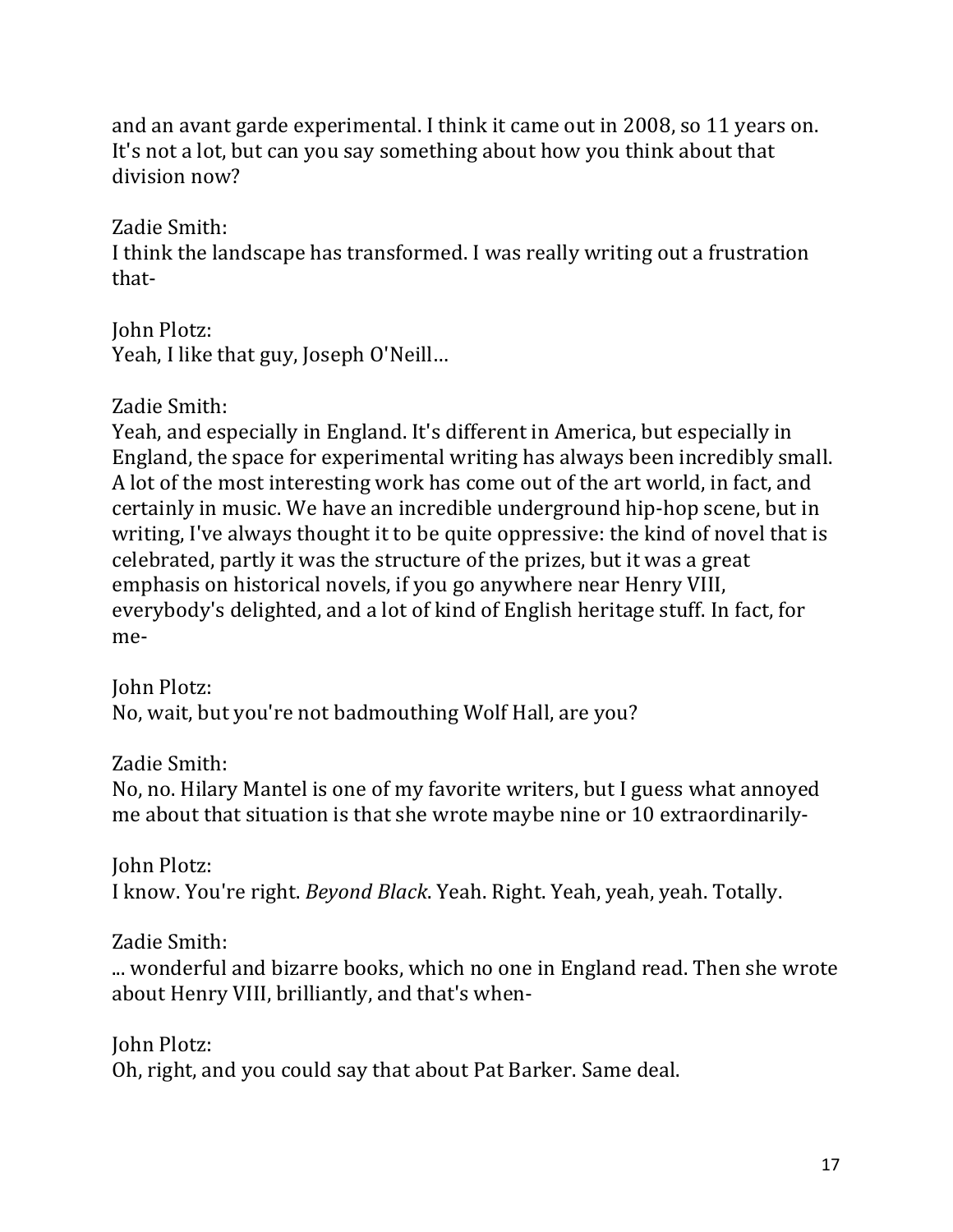## Zadie Smith:

Yeah. That's what you have to do, and when you're a younger writer watching that, that's very dispiriting because not everybody has a book about Henry VIII in them. So that kind of culture I found that oppressive, but actually, the past 11 years in American publishing, there has certainly been a great change. Not only in the variety of things that're being published, but geographically the kind of things that are being published, and then at least in New York, presses like Archipelago and Other Books, we get a constant stream of writing from the African diaspora, from Africa itself, from Eastern Europe, so that's all very enlivening. And I think the essay to me feels like a museum piece.

#### John Plotz:

Yeah. So you don't have another vision? There's not a different version of "Two Paths" now? It's more like multiple. You feel like-

## Zadie Smith:

No, I think the whole thing which is exciting, it's not finished, this work, but exciting is that so much variety has entered the bloodstream of publishing. If you'd asked me when I was 12 to name five black writers, not American writers, but diaspora writers, female, I would've found that really hard. Not because they didn't exist, but because they weren't coming to my school, my library, my bookshop. Now, that really has transformed and so the environment just feels different. If I was 12 again now, I would be in a state of some excitement about the atmosphere.

### John Plotz:

Well, I like the idea that you think 12-year-olds are reading novels. I hope you're right.

Zadie Smith: That's true. That's true.

**John Plotz:** I really, really hope you're right.

Zadie Smith: I missed a key point there.

**John Plotz:**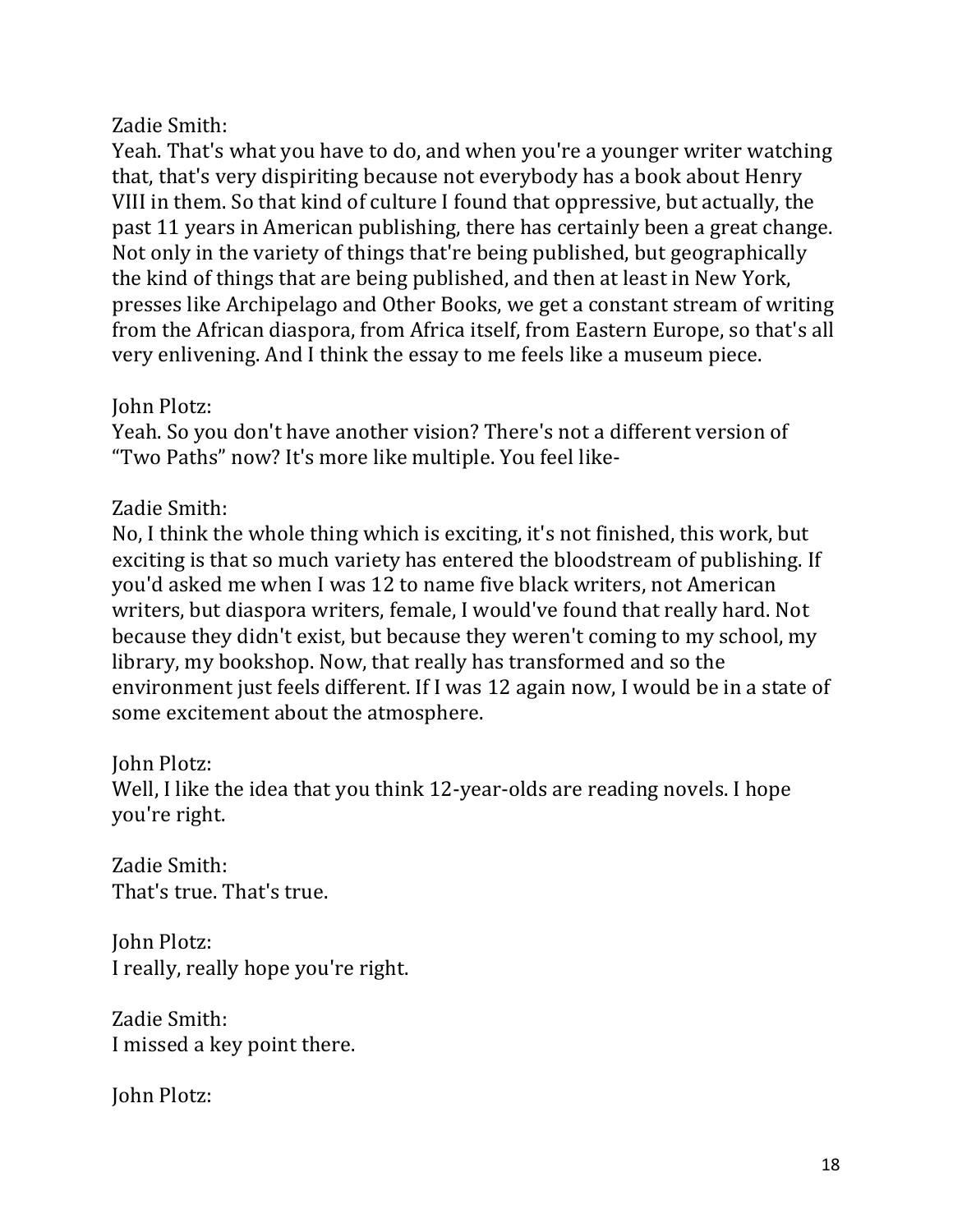Unlike you, I was rereading *White Teeth* recently, and I was really struck ... I wanted to ask you about one word. You do have so many amazing riffs in that book, but you have a riff on the word "involved". But were you talking about-

Zadie Smith:  $DoI?$ 

John Plotz: Yeah, well, you're talking about people being dating and so they're involved, but it kind of caught me ... Well, okay, so maybe this doesn't-

Zadie Smith: What part of the book is it? You have to give me some clues.

John Plotz: Okay. Oh, shoot.

Zadie Smith: What's the context?

John Plotz: I mean ... Oh, god. This is so terrible. I can't remember which characters are-

Zadie Smith: Well, nor can I, so don't worry. Don't be embarrassed.

John Plotz:

Okay, but I guess what I'm trying to get at is that you play out the idea that to be involved is not just the thing that two people do. Maybe it's in the high school and they're trying to figure out "the last man" kind of stuff early on, but you're interested in the way that when people get involved with someone else, they think they're on a path, but then involvement with someone actually changes things.

Zadie Smith: Right, that's true.

John Plotz: Yeah, and I was just thinking, I don't know, maybe if it rings true. Like, in the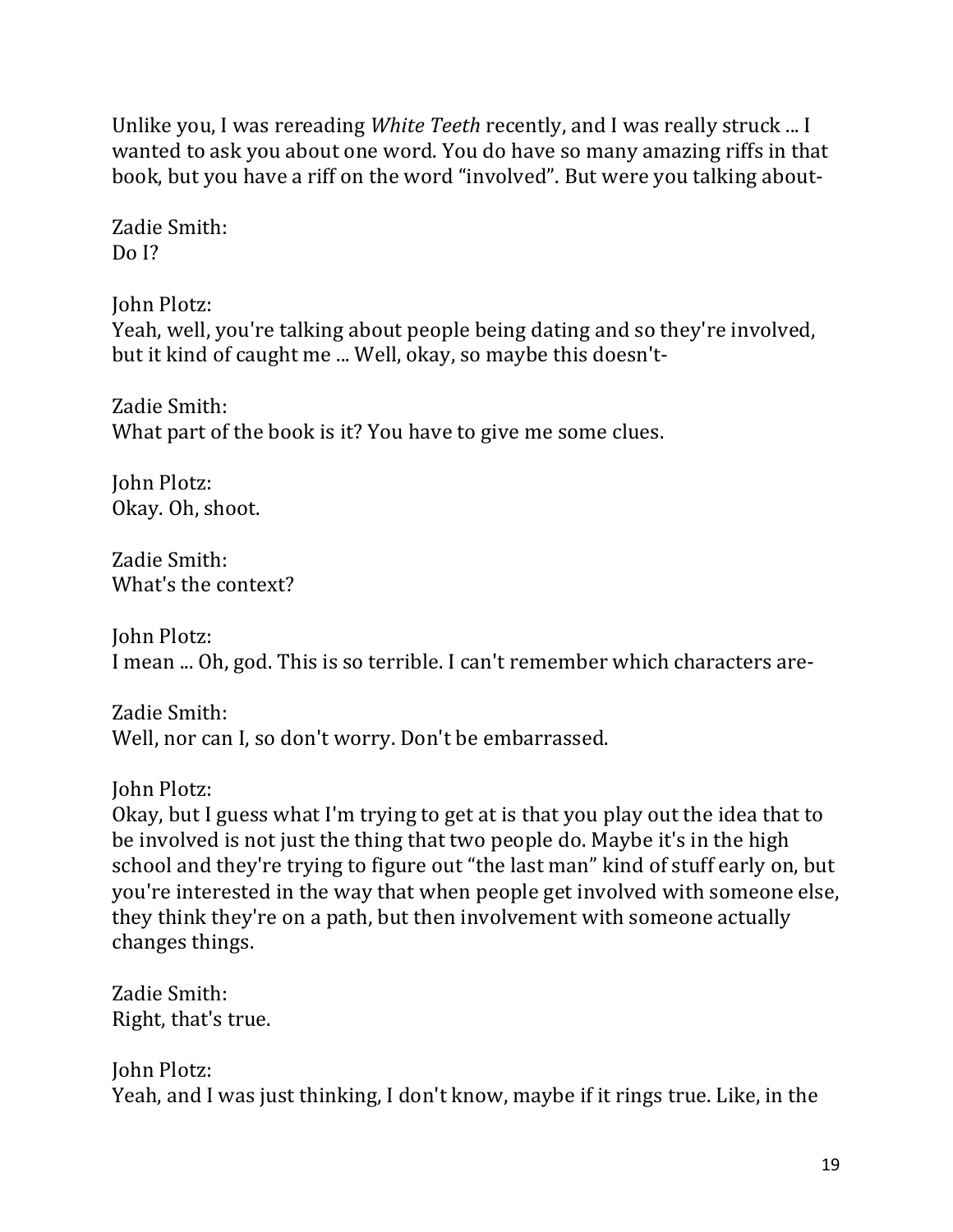Joni Mitchell essay, you talk about *attunement* as your way of describing what it means to get back in touch with her or to get her, but so I was wondering if that word "involved" resonates for you as a way of what you think your novels are doing because you're kind of watching people move through the world, like *NW* has four people, but then they crisscross and touch one another.

## Zadie Smith:

Yeah, paths, you're right. I guess in life and when I'm writing, I'm assuming that there are no strict rules for involvement no matter how you're encouraged to believe it. You don't know whose sensibility you will join with. Of course, there are clues. Of course, if you grew up in the same environment and the same culture with the same politics, there is a likelihood, but it's not a guarantee. And likewise, when you find yourself in a completely new context, I don't feel that we should assume that there is no possibility of connection or some kind of joining of sensibilities, But it's never easy, it's not pretty, and it's surprising.

# Zadie Smith:

I always think about it as like an analogy with the presidency. I imagine, maybe I'm wrong, that every smart person, putting aside the present, every smart President, when he walks into his office, thinks, "Finally. Now, I'm going to do this thing," and then what immediately happens is contingency everywhere. You have your plan and the plan is destroyed by the series ... Oh, there's an interesting piece by Samantha Power actually, in the *New Yorker* right now, about this, that your idea, which is basically narcissistic because it sees only your POV, has to suddenly realize these multiple other forces.

# **John Plotz:**

Yeah. Like gravity wells of different things, yeah.

# Zadie Smith:

Yeah, and everybody's life is like that. You're sold, in America particularly, the idea that you can just bulldoze your way into your personal vision and that you're supposed to, which I find a little frightening, and that compromise is weak and pathetic, so then a lot of the systems that are based on compromise, like marriage, relation, having children, seem in the culture pathetic because they're not fundamentalist in principle. They are about an endless series of compromises.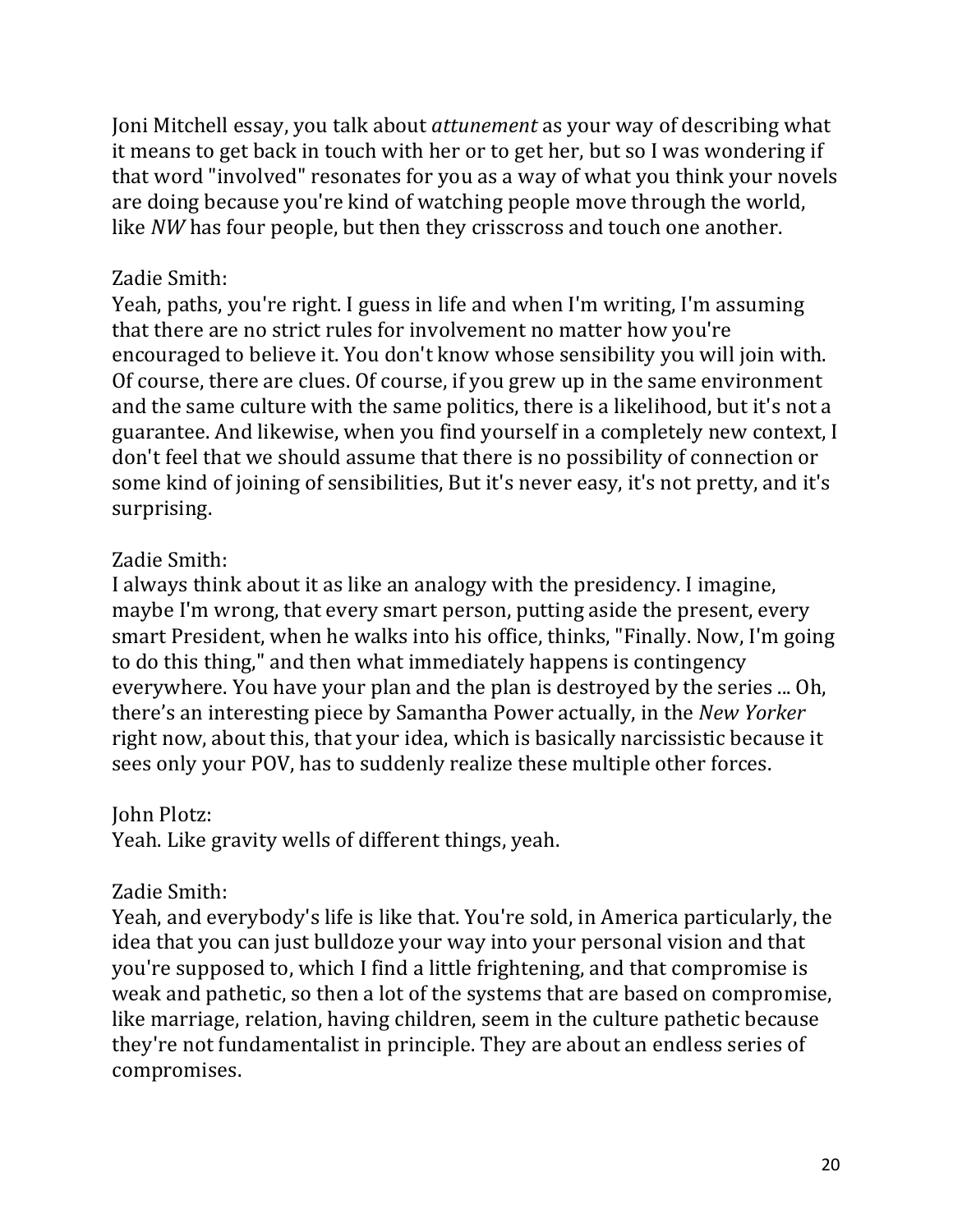## John Plotz:

So that's the binary, then? *Pathetic* on one side and *fundamentalist* on the other?

# Zadie Smith:

Or dogmatic, maybe, but learning to negotiate yourself with others I don't think has to be seen as weakness, you know? I admire the person who bulldozes through, I can't help it, it's in the culture to admire that person, but god, the wreckage they create in other people's lives.

# **John Plotz:**

Is it interesting to think about artists and which artists are which? I mean, whether there's like an artform that reward you for being pathetic or for feeling involvement?

# Zadie Smith:

I mean, rock and roll, or music in general, has always ... We stand aside and watch the pure ego go along its path undistracted. But sometimes, I think you think you see something you don't really see, like Patti Smith is a good example. There's a kind of, at least in New York, a iconographic obsession with Patti's younger days, which was all exactly about the heart wanting what it wants and being determined, but Patti's actual life is much more complicated.

# **John Plotz:**

That's what I got when I read her memoir.

### Zadie Smith:

Yeah. The break, the children, the husband, a complex mix of tedious domesticity and rock and roll combined. It's complicated.

# John Plotz:

Not only is she one of these, I can't remember where she's exactly from, but I know she's like, 40 miles from New York, and everyone she's friends with, including [Robert] Mapplethorpe, I think, are all kids who want to be New Yorkers, they're not actually already New Yorkers, so it's in fact that complexity is already there.

Zadie Smith: Yeah. It's not easy, and I think when you're young, you see a version of the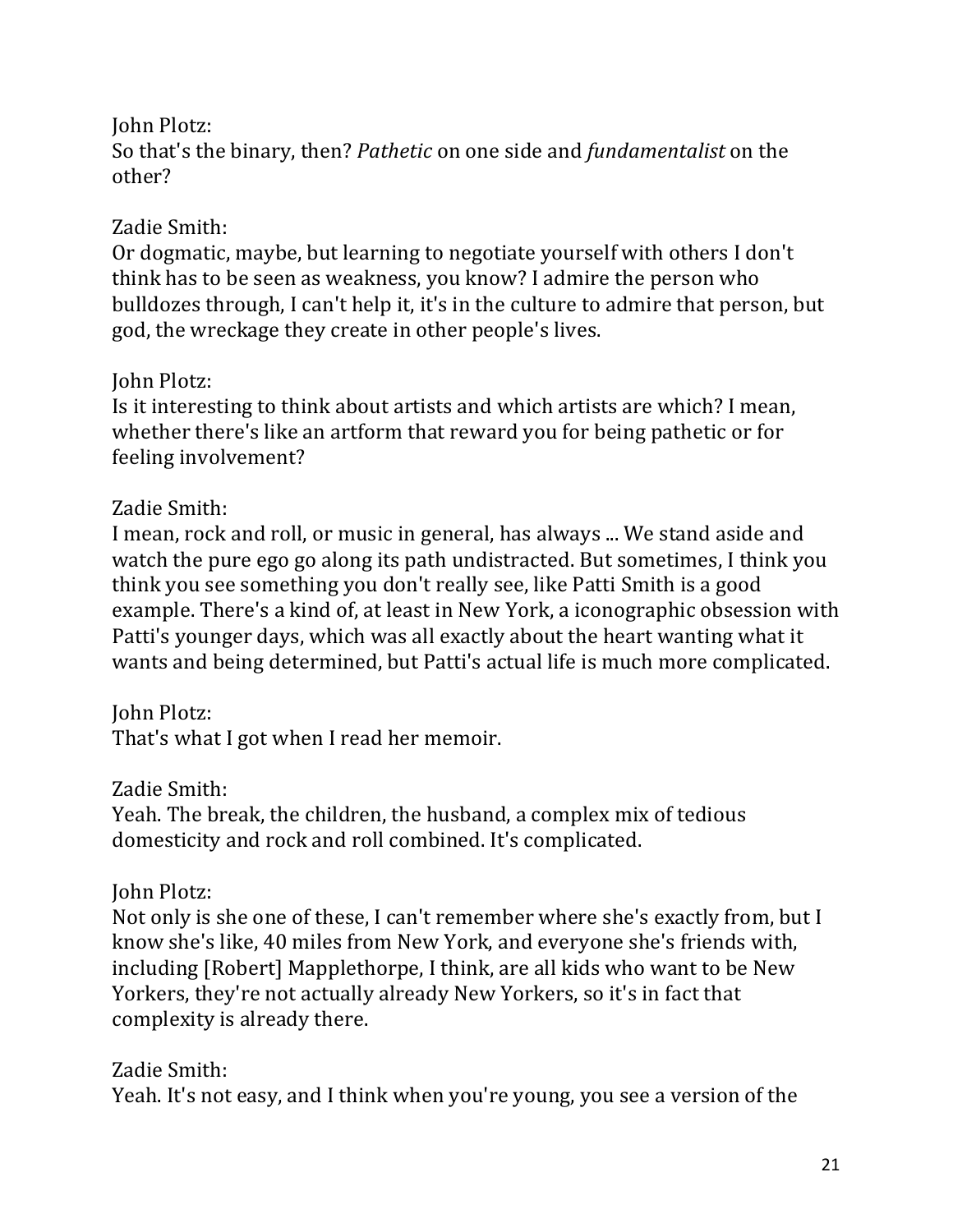pure life. Something the psychiatrist writer Adam Phillips said that I find really interesting is why often we punish ourselves, I often do, for not being what your 17-year-old self thought you would be. And then he says, "Why are you subjected to the opinions of a 17-year-old? Why would you submit yourself to this judgment? What makes you think that that judgment was the correct one?"

## John Plotz:

Yeah, isn't there some Anne Hathaway movie in which, is it called 13 Going on *30* or something like that, where she dreams that she's a fashion editor in Vogue as a 13-year-old, then she wakes up and she is a 30-year-old? We're like, "Oh, god. That'd be so horrible if you *got* your 13-year-old dream."

# Zadie Smith:

Right. If it was a way to be in each stage of life, in that kind of Shakespearean sense of each stage, with acceptance, that would be extraordinary. But who can do that?

# John Plotz:

I was going to ask you about this Hannah Arendt line, which I think relates to what you just said. At the beginning your answer, you were talking about the unpredictability of who you are no matter ... You think that people who are of your caste, of your neighborhood, of your group, whatever, or may like you, are going to be "your people." Arendt talks about the need to make a distinction between *what* somebody is and *who* somebody is. Does that resonate for you?

# Zadie Smith:

That's literally what I've just been writing about in the past few days. It interests me a lot. Part of the discourse at the moment assumes too much and at the same time too little. It assumes that when you say "my people," you can know for certain who those people are by looking at them and by hearing what they have to say. I think what fiction as a kind of philosophy always assumed is that what people make manifest is not all that people are. There's a great part of human selves which are hidden, unknown to the self, obscure, and that's the part that fiction is interested in. The possibility also of having multiple peoples, multiple allegiances, multiple connections, some of which seem very unlikely. When we read, I think that becomes clear.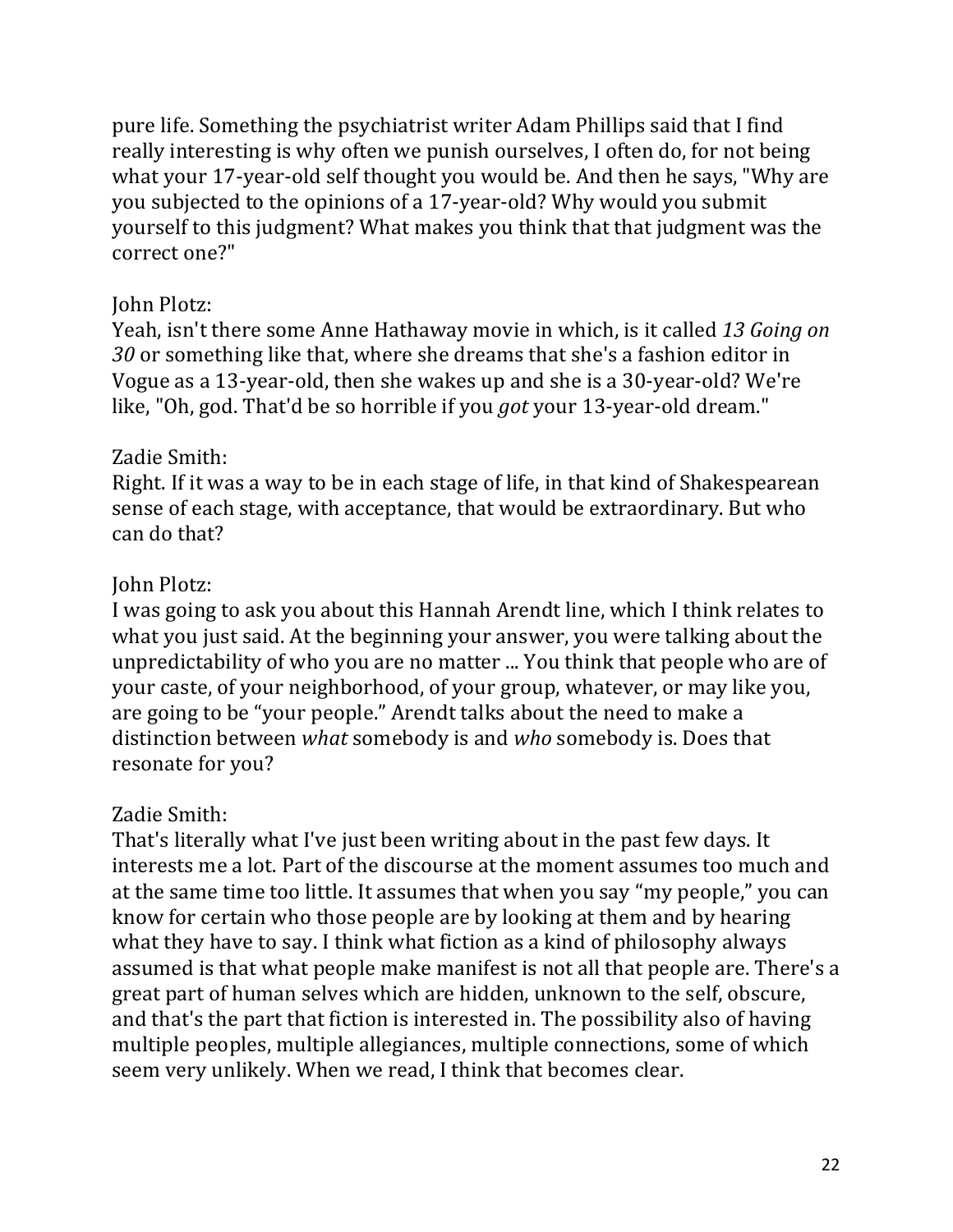Zadie Smith:

What I was writing about: an example is, I just read *Olive, Again*, which is Elizabeth Strout's second Kitteridge book. What's so strange is that I had literally nothing in common with this old, white woman from Maine, but I felt with her and for her, and something about something inside her and something inside me are in common. In some sense, she is my people. It's not visible and I don't think we could go to the ballot-box with. It's not even real. It's fictional, but it's an example of how your sensibility can surprise you. You know?

# John Plotz:

Yeah. Yeah, yeah. So can I ask you about that, what you just said, that hidden part of selves or that surprise of the affinity in an age of the endless publicity, of social mediation?

Zadie Smith: Yes.

# John Plotz:

I mean, you've written about Facebook. There's a kind of crotchety old-person way of saying, I mean, I'm happy to say it as a crotchety old person, just there's a way in which social media seemed to go to war with that space and privacy. But I noticed you wrote on the back of, oh, god, Sally Rooney's book. You really like Sally Rooney. So I imagine there's a way also of thinking of we live in a social media age, but it doesn't mean our private space has gone away.

# Zadie Smith:

I think Rooney's a great example because this argument is not split between old and young or technological Luddites and technological experts. If anyone thinks by using their thumb on an iPhone moving through Instagram and Facebook that they are technologically literate, they are insane. That is not what you are doing. The difference is between people who are naïve about what this technology is and people who aren't. Sally Rooney is a Marxist and not naïve about the technology. And in the end, it isn't even about the technology because technology is not sinful. There's nothing wrong with the technology.

Zadie Smith: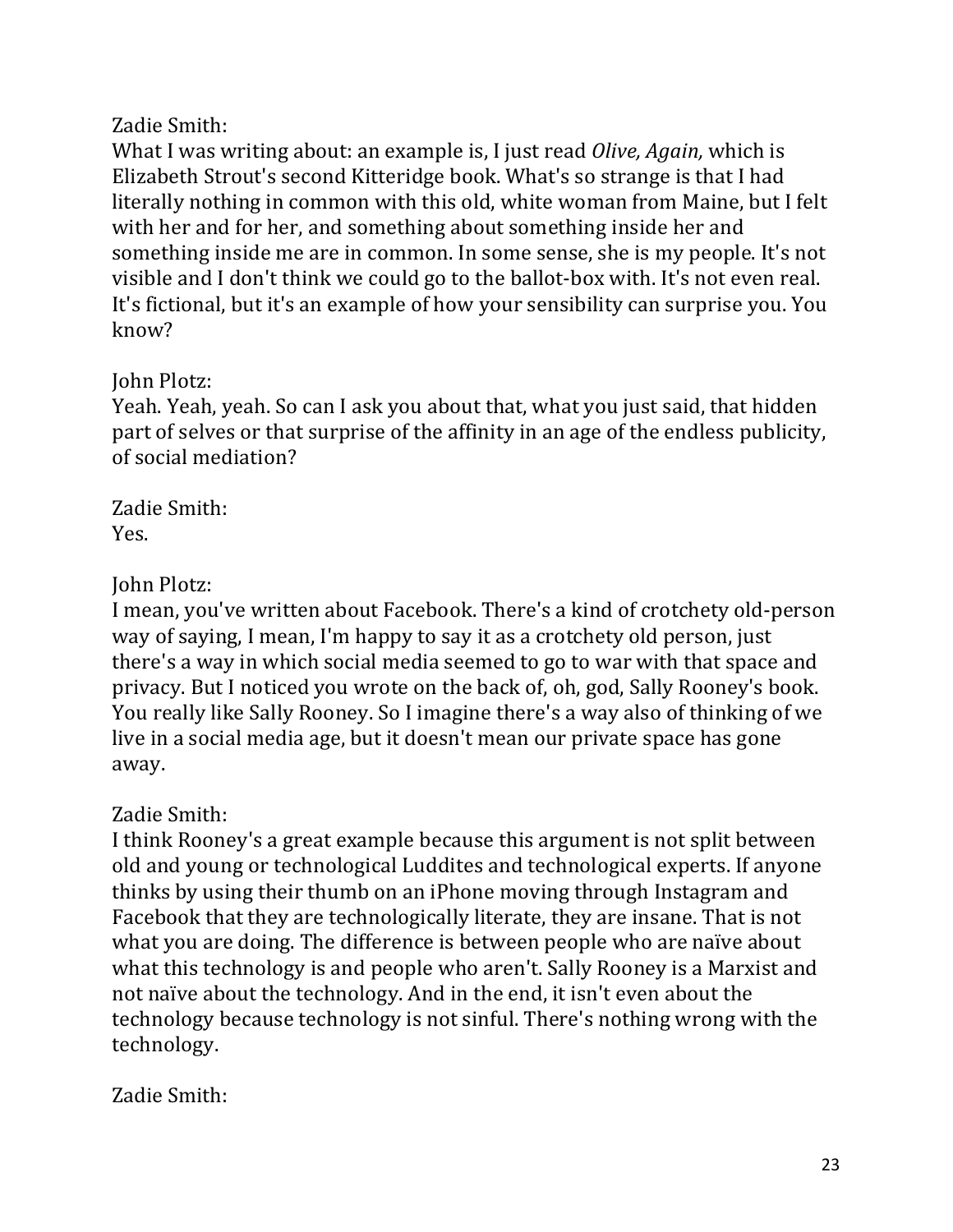What's wrong with the technology is the surveillance capitalist behind the technology, the shadow techs which you are feeding all this material into. If it were a closed loop, if Instagram were a kind of cooperative internet space, I couldn't care less. That's not really what this is about. The idea that you are unwittingly or unknowingly, or maybe not caring, you are fueling an incredible capitalism red in tooth and claw that aims to know everything about you at all times in order to sell things back to you, that is what is going on there. The idea that it's about your identity or your opinions....The data doesn't care. It doesn't care about any of that. It doesn't care what kind of person you are. It just cares how you do it, how often you do it, in what way you do it. That's the data that's important to it, so I don't-

# John Plotz:

Let the record show that Zadie Smith is making iPhone-like gestures with her thumb.

# Zadie Smith:

I'm making iPhone symbols. The argument as it was six years ago, where we were trying to pretend that it was about internet versus old novelists or people like Jonathan Franzen or me, everybody has to grow up and work out what we are actually doing online. That's what interests me. The arguments about social media, that's such a small corner of one of the most oppressive acts of capitalist capture of your lives that's ever happened in the history of humanity.

# John Plotz:

I agree with you about Sally Rooney, but are there other places you see it getting worked out in an interesting way? So are there people who are thinking it?

# Zadie Smith:

I think all over the place, young people are beginning to ask the question, "What am I doing every day? What am I feeding? What machine am I feeding, and why?" You have to have faith in the generation who use this technology that they will come to some of these conclusions themselves in their own way. You cannot preach to them.

John Plotz: Yeah. Small quote by you, "I admire Beckett and I respect Joyce. I love Woolf."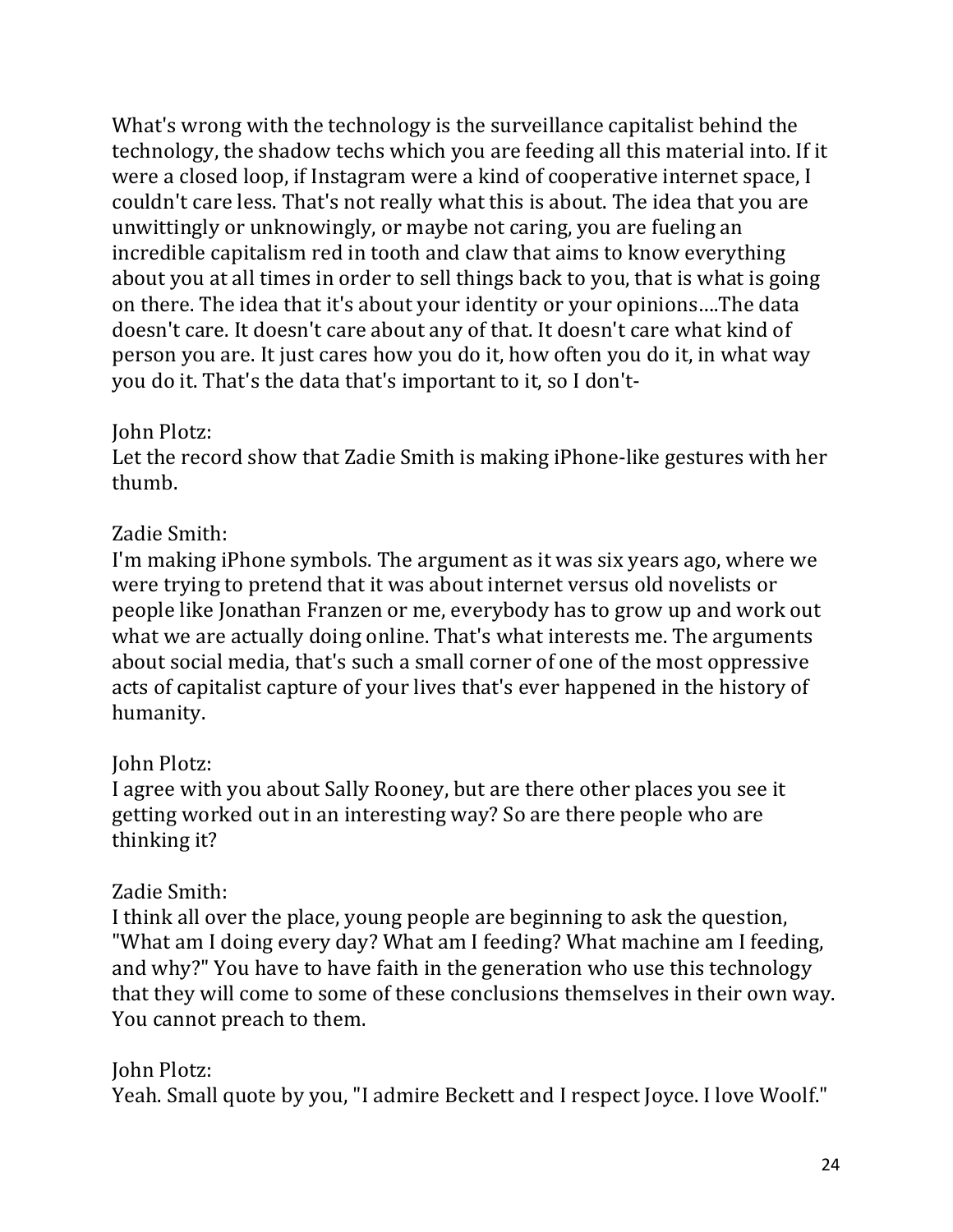Zadie Smith: That's fair.

John Plotz:

Yeah? I kind of wondered where E. M. Forster fit in there too. I mean, I know you've explicitly acknowledged your debt with Forster, but I feel Forster a lot in your ...

Zadie Smith:

I used to be very embarrassed of liking Forster. Then I was noticing this extraordinary play that's coming to New York, "The Inheritance," by a gay Puerto Rican New Yorker-

John Plotz: It's like a rewriting of *Maurice*, right?

Zadie Smith:

... I think his name is Matthew Lopez, I may have got that wrong, who one day picked up *Howards End* and did this extraordinary thing. We were just talking about it that there's no obvious connection between a Puerto Rican gay New Yorker in the early '90s and Forster, not really, Forster's sexuality was completely hidden for the entirety of his career, but there was a connection of sensibilities. That's the same book that I used to write On Beauty, and it kind of retrospectively gave me heart that I wasn't crazy, that sometimes you can reach across all these obvious gaps as me and Forster had literally nothing in common, but something in his sensibility spoke to me. There is something very radical in *Howards End* about human relations, about our ability to connect with each other, which is always bastardized in that phrase, "only connect," which makes it sound much more boring than it is, but anyway, this Mr. Lopez has managed to make a seven-and-a-half-hour play.

**John Plotz:** 

Oh, my god, it's seven and a half hours? Wow.

Zadie Smith:

Yeah. Yeah, yeah. It comes in parts. I think you have to sit there all day, and everybody in it is a gay man in New York. It's about the history of gay life in New York in the '80s and '90s, and Noughties, and I can't wait to see it. It's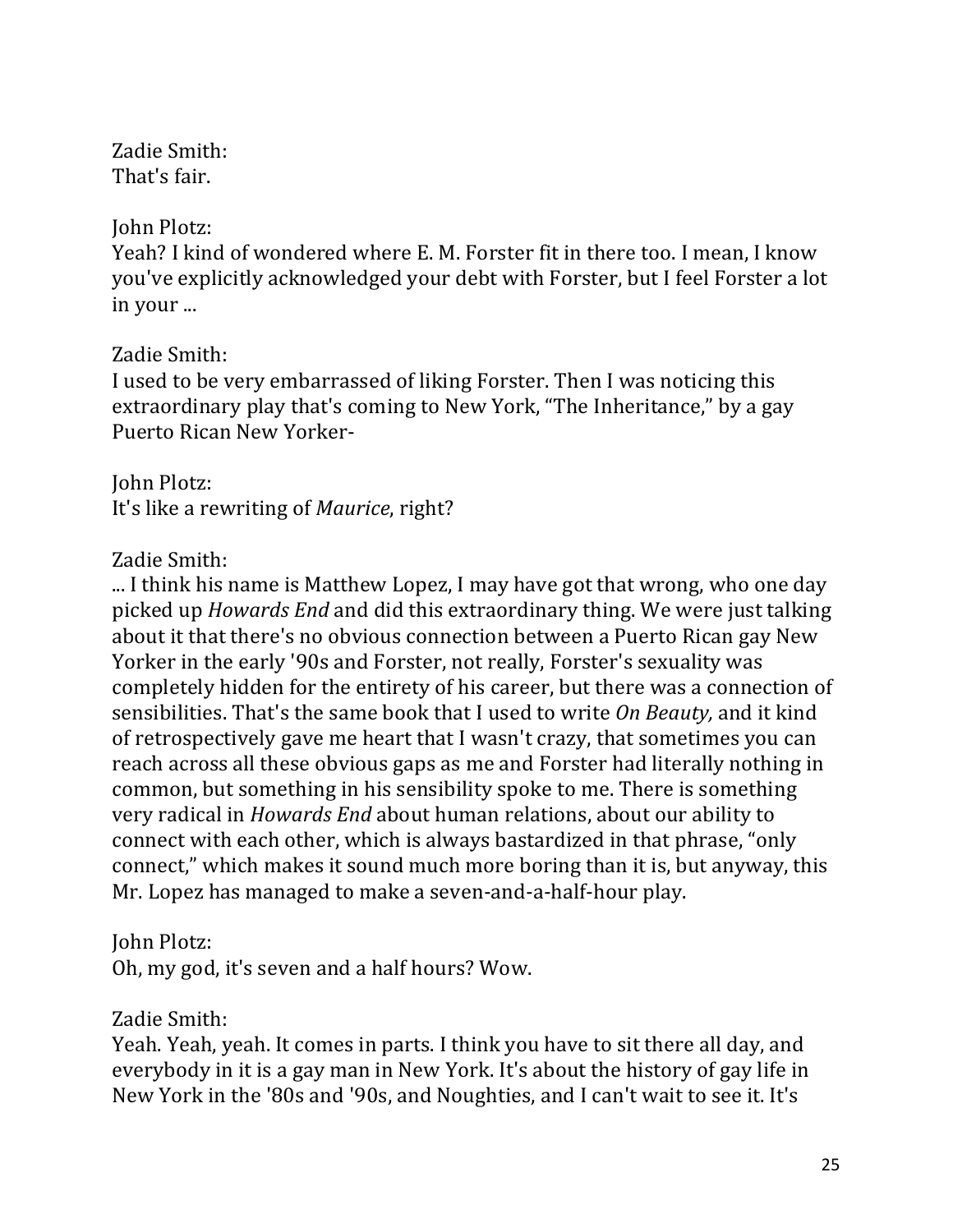extraordinary that somebody else has had the same relationship or some variety of relationship with that book.

### John Plotz:

I feel like for him from very early on, like from *Where Angels Fear to Tread*, he's so incredibly good at how people ... Well, it's what you were talking about with inner lives, right? I mean, it's that sense that you don't actually have that good a sense of what's inside you. You need to be around other people in order to find it, but what you're showing people on the surface doesn't-

Zadie Smith: Is almost always a lie.

John Plotz: Yeah, exactly.

### Zadie Smith:

At every level, and that's the bit which I find when people preach to younger people about Instagram and the rest of it. Of course it's all lies, but so is everything else. It's a different way of manifesting that lie, but people lie a lot all the time about themselves, but the person they lie to most often, which is what Forster understood, is themselves. And it is possible to become very old and have lived very, very little truth. That was Forster's terror, and that's what his books are about.

### John Plotz:

Yeah. Yeah, yeah, yeah. I do think that's one of the reasons I love the question of who in Hannah Arendt. I feel like it comes up again and again, and she never thinks that there's something inside. Like, if you got to the very middle, it would just be empty. The only who is what comes out in the presence of other people, but it's not predictable. That coming out isn't predictable.

### Zadie Smith:

I think she's right. I mean, all you can do is to experiment on yourself and your understanding of other people. I don't think people have a core. At the same time, I do think that they're sacred, so that's the same thing as saying they have souls because once they're lost to you they cannot be replaced in any form, so I do believe in this sacredness of each individual person, but at the same time, I believe them to be so changeable inside that even if there is a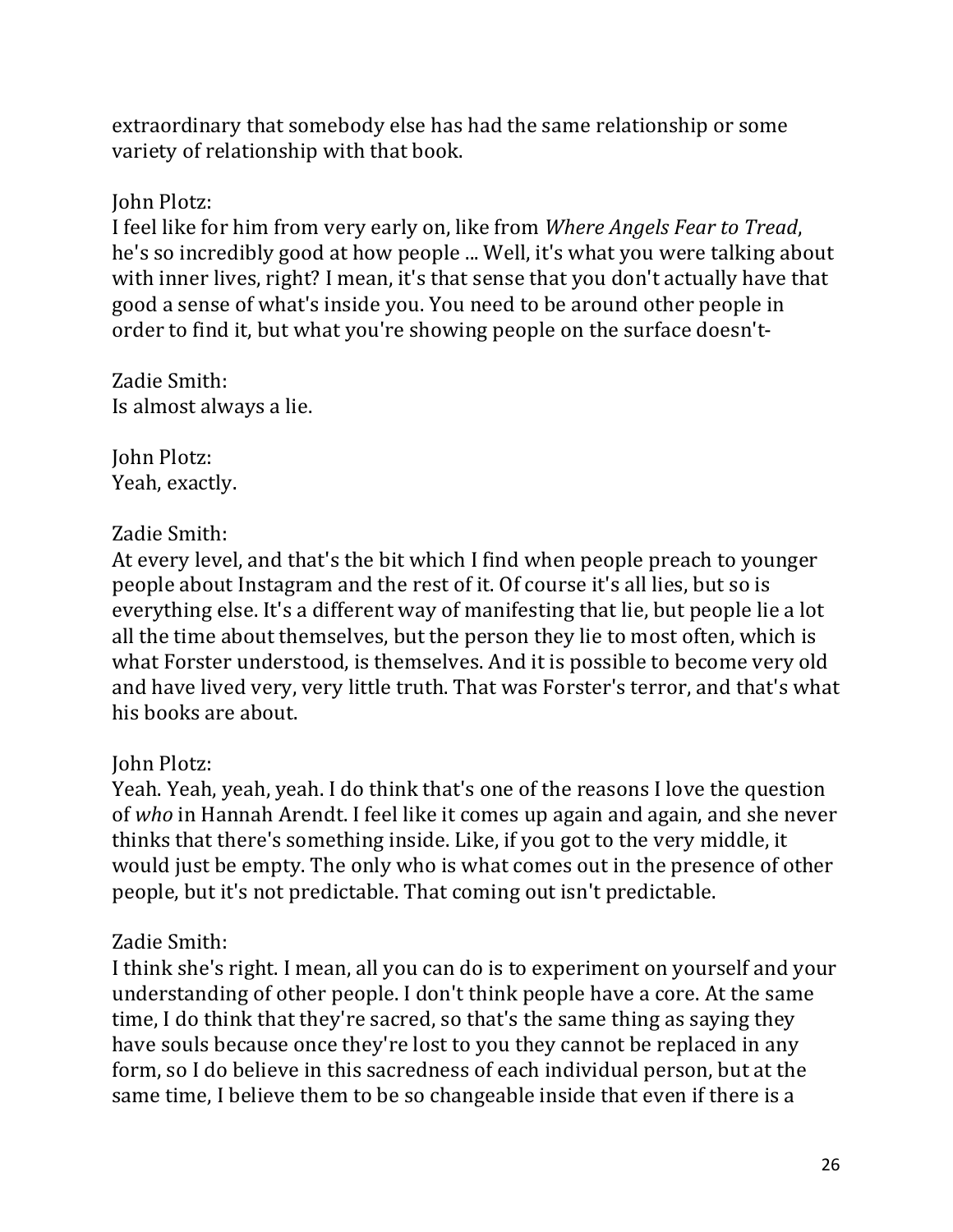core, there's not really much point in theorizing about it because you'll never find it, or never be sure of it.

### John Plotz:

Yeah, you'll never get there anyway. Yeah. Yeah. Can I ask you about other kinds of artwork? I mean, you've already talked about this a little bit, but you know there's a quote, actually, I think from the Joni Mitchell essay also. You talk about the fact that you can choose whose child you want to be, and for you, it's the novel. But you obviously have this deep relationship to other artworks, other forms of art, so how do you think about that?

### Zadie Smith:

I've been thinking a lot, obviously, because I'm middle-aged and having a midlife crisis, about music.

John Plotz: You're too young to have a midlife crisis.

### Zadie Smith:

No, it's coming. I come from music. I think what I've realized is that in the dynamic of my family, because there were some really great musicians, really world-class singers and musician, my uncle's an incredible bass player, and my brothers, music was their thing.

John Plotz: Didn't that exclude you from it, or no?

# Zadie Smith:

I think everybody decided for me that music will not be a good thing. I would sing, and my family would always like, "Ugh, stop," or, "You're overdoing it," or they'd accuse me of Mariah Carey, overdoing all every note and all the rest of it. It's taken me a while as an adult to realize that first of all, I guess I had in my mind unless you can sing like Stevie Wonder, you have no right being a singer. That's really what I believed as a child, that there is only excellence, there's only Aretha Franklin, there's only Stevie Wonder, there's only Mary J. Blige, and everybody else should not enter the arena. I felt very strict about that. With writing, I didn't feel that. I felt like there was room for amateurs, for people who are not Tolstoy.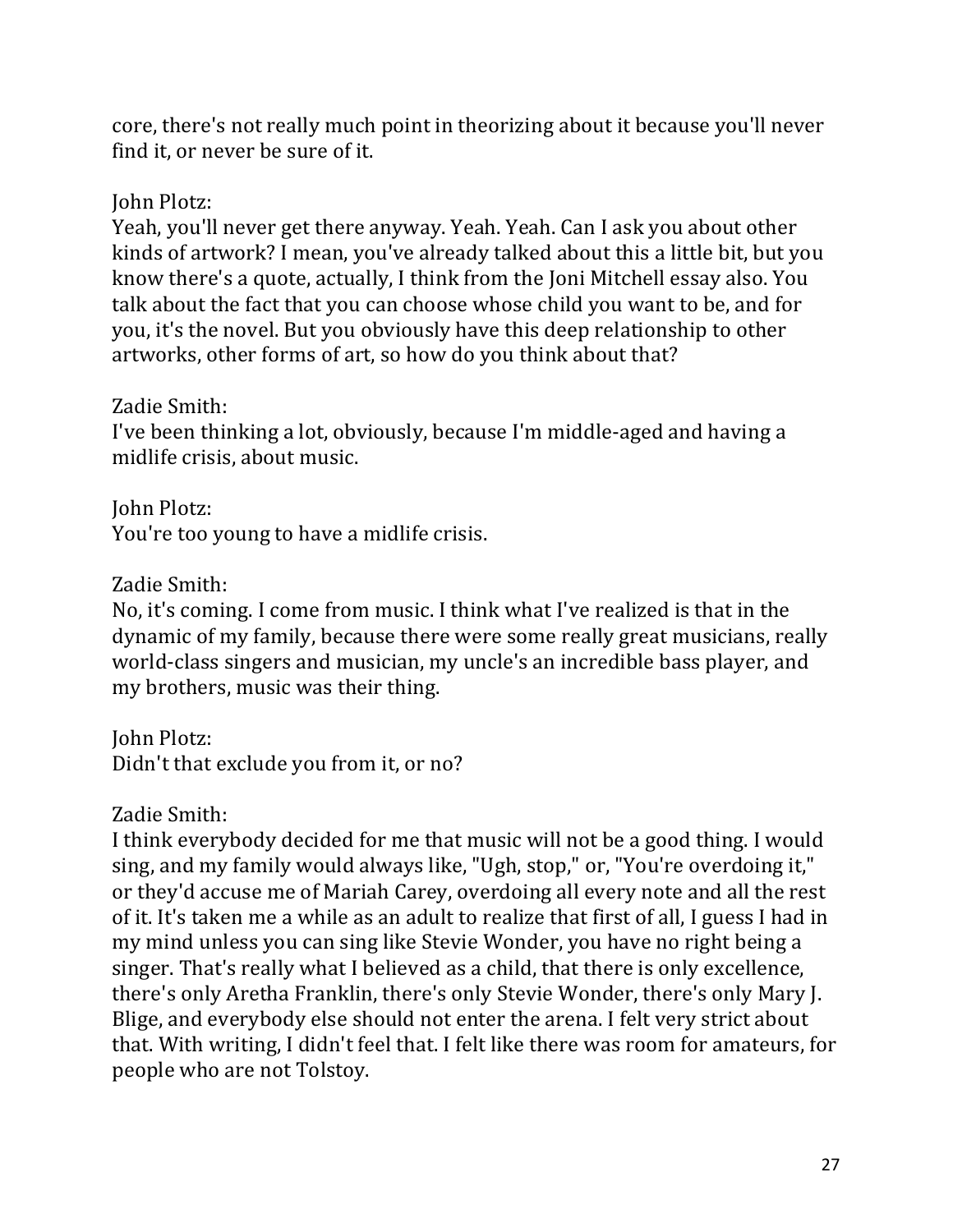## Zadie Smith:

I came into writing with that sense that I'm not going to be whoever, but I'll contribute, whereas with music, I felt that there's no such thing as a contribution. There is only genius. And so, as an adult now with my children, playing music for fun, singing with them, playing with them, I'm remembering, "Oh, yeah. This is just a beautiful thing to do." I don't know why I decided to kind of cast it from my life as something that should never darken my door again. I love music. I still love it, so when I'm writing about it, it's really like a coming home to something that I had maybe secret dreams I would do and I turned from early. I suppose lots of people have something like that you just kind of turn your back on.

### **John Plotz:**

Yeah. Well, that was actually going to be my next question, which is if you had not become a writer, what would've happened.

# Zadie Smith:

I mean, sometimes, I sing. I've sung on stage a few times. In fact, I'm singing in New York at the Carlyle next week. I sing, but every time I do it, it's a kind of test case and the same lesson comes back, which is I cannot perform, so I could never have been a singer. I just can't do it. I find it too exposing and incredibly embarrassing, and I have no charisma when I sing. I just stand there and do it, and then I go home again, so it was never an option for me, but I enjoy it more. One of my brothers has released albums and does a lot of music, and I just love watching him do that. I would be his stagehand. That would be a good job.

# **John Plotz:**

The name of the podcast is *Recall This Book*, so we kind of like towards the end of the interview to ask this question, which is basically about recallable books. In other words, if there's a book you can think of that you love, that you feel like has been neglected, something that got kicked under the trash can of history, kicked onto the ash-heap of history, and shouldn't have been.

# Zadie Smith:

Oh, gosh. I think I have quite boring taste. I think most things I know, people know. Well, there's a book I teach every year, which I know is out of print because I've had to start to photocopy it and give out photocopied versions of it, which is called *The Bathroom*, which I think is actually mentioned in that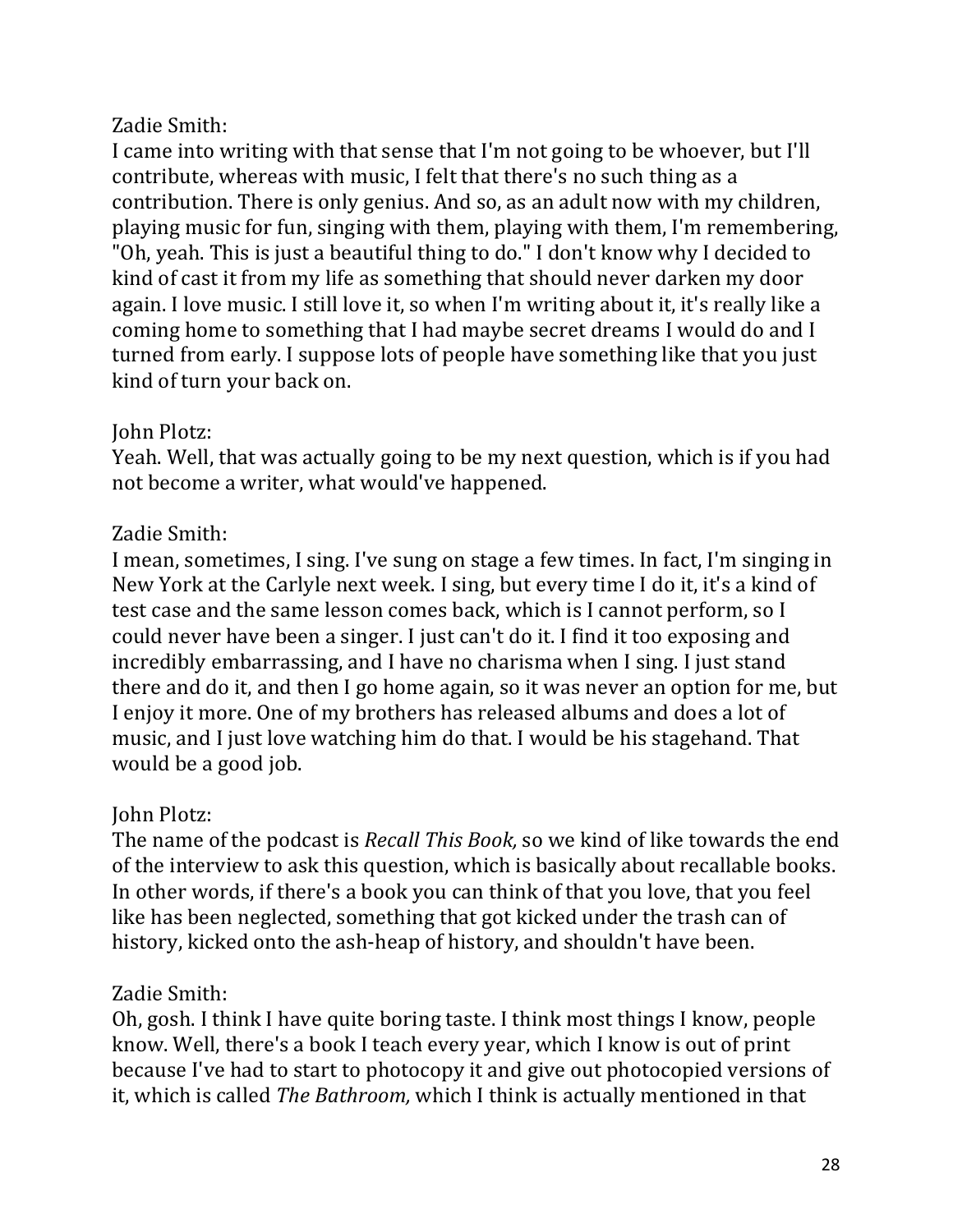essay, "Two Paths for the Novel," but it's by Toussaint, who's Belgian, who's a kind of '80s, I don't know, kind of horrible experimental kind of fright in France they thought at first, but it's a really fantastic book. It seems quite tame now, but when I first read it, I was quite shocked by it. Coming from a kind of British realist tradition, it really surprised me. It's a great book.

## John Plotz:

That sounds great, yeah. Oh, yeah, I had one final question. It kind of comes out of *Swing Time*, kind of out of *White Teeth*, but can you talk about the ways that you double characters up in your novels or play them off against one another? I mean, there are twins in *White Teeth*, but yeah....

# Zadie Smith:

Yes, which is awful. It must be subconscious. I promise I won't do it again. I don't mean to. I don't mean to. I've thinking about it recently that fundamentally, it's some kind of Hegelian structure in my mind, which is so depressing, but that I think a lot of British literature has that structure. It believes in thesis, antithesis, synthesis. The novels are constructed that way, and you get it off Austen.

**John Plotz:** Woolf has it.

Zadie Smith:

Woolf has it. It runs straight. It's like a intellectual tradition that runs through English writing, and I don't believe in it consciously. I'm not Hegelian. I don't know why I write fiction that way. I would much rather be like the child of Kierkegaard.

**John Plotz:** 

But Kierkegaard's all about dialectic, though!

Zadie Smith:

I know, but he doesn't believe that it resolves itself positively. He thinks it resolves itself in hypocrisy and denial, which is much more what I believe.

John Plotz:

Yeah, yeah, but speaking of which, I was actually going to say Jane Austen is an example of someone who consciously puts in on the table, but it's such artifice. In other words, the sister plots....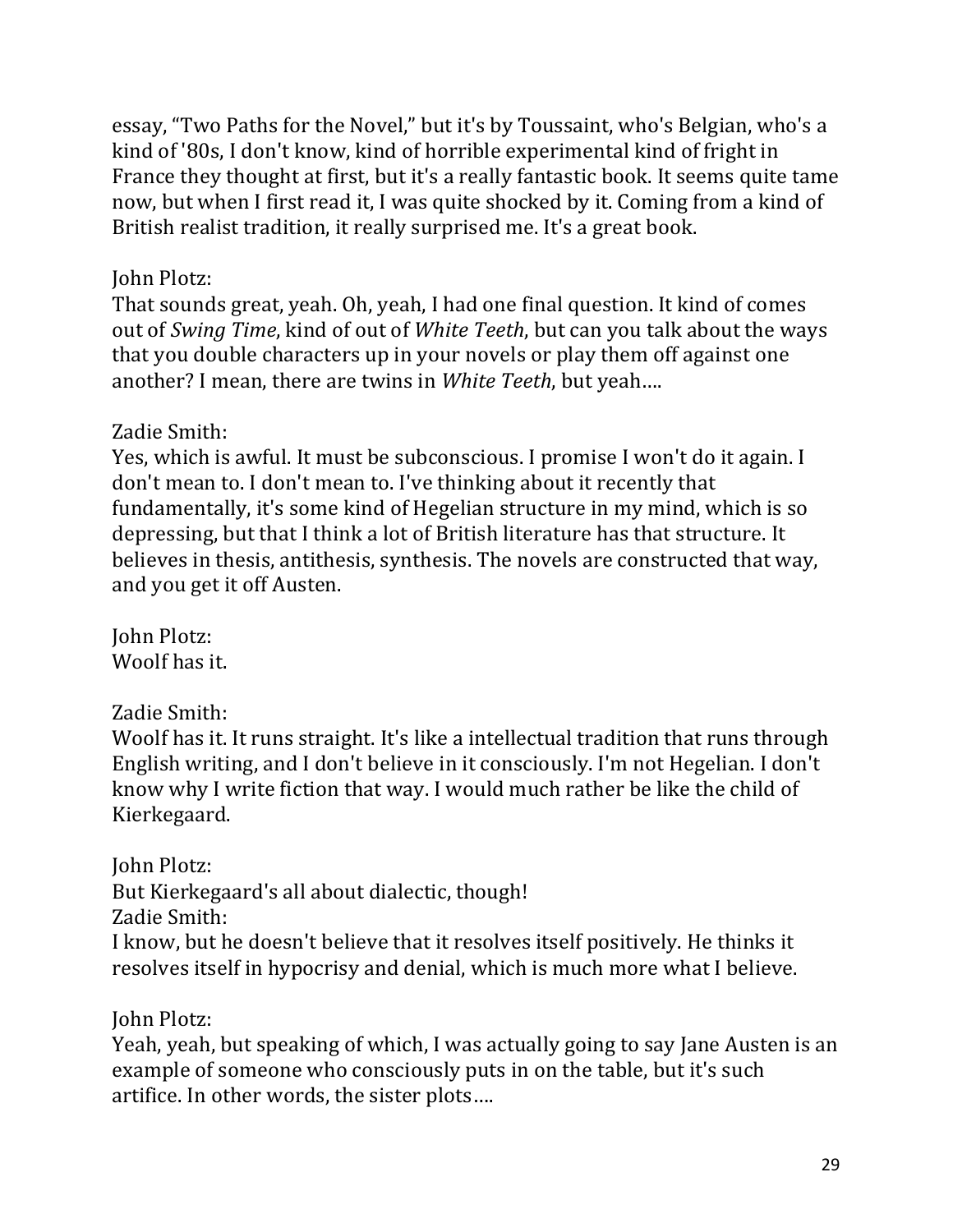## Zadie Smith:

Such artifice. Yes. I mean, Austen is part of the problem. I love Austen, but she's got so much invested in order and in people and life being ordered, and so much of life is invisible to her. I mean, so much. Like sex, addiction, wildness. Her and [Jean]Genet, I mean, would they have a thing to say to each other? She lives in a different universe, but the world is not organized like an Austen novel. Be very nice if it was, but it isn't.

## John Plotz:

Yeah. But that was kind of my question about, I don't know how to ask this question well, but the twinning principle could be ... Right, so you're saying it's a thing. As a writer, you do it. You're not even necessarily aware of you're doing it, but you do do it. But isn't it something that happens in life as well? In other words, we all have our twin in a life.

# Zadie Smith:

That's it. There's a hundred PhDs written on the subject, I'm sure, but for immigrants, obviously, and the children of immigrants, there is a shadow life. There is the possibility of what if my mother had never left Jamaica? What if I lived in Jamaica? For all black people, to be honest, there's an ancient shadow -ife of, "What if I'd never left Africa?", which for me is a persistent thought. Whenever I'm in West Africa. I think about it. What would it be like not to have been ripped from this place, put into these strange contexts, and have to somehow synthesize these contexts over hundreds of years? What'd it have been like to have been left alone? All of those ...

# **John Plotz:**

So that's kind of an under text for Swing Time then.

# Zadie Smith:

Yeah, *Swing Time* is really about the dream of what if it all had never happened. I found in the art world I have a friend, Toyin Odutola, who paints these incredible portraits of beautiful, wealthy West African people in extraordinary imagined scenarios. It's not the only part of her work, but part of the concept is, "what if none of that wealth had dispersed?" What if it had all been retained, what if our kingdoms stayed, but if Igbo and Yoruba were not just things that we claim proudly at a distance in New York, and of course belong to actual African people at the moment, but were also wealthy,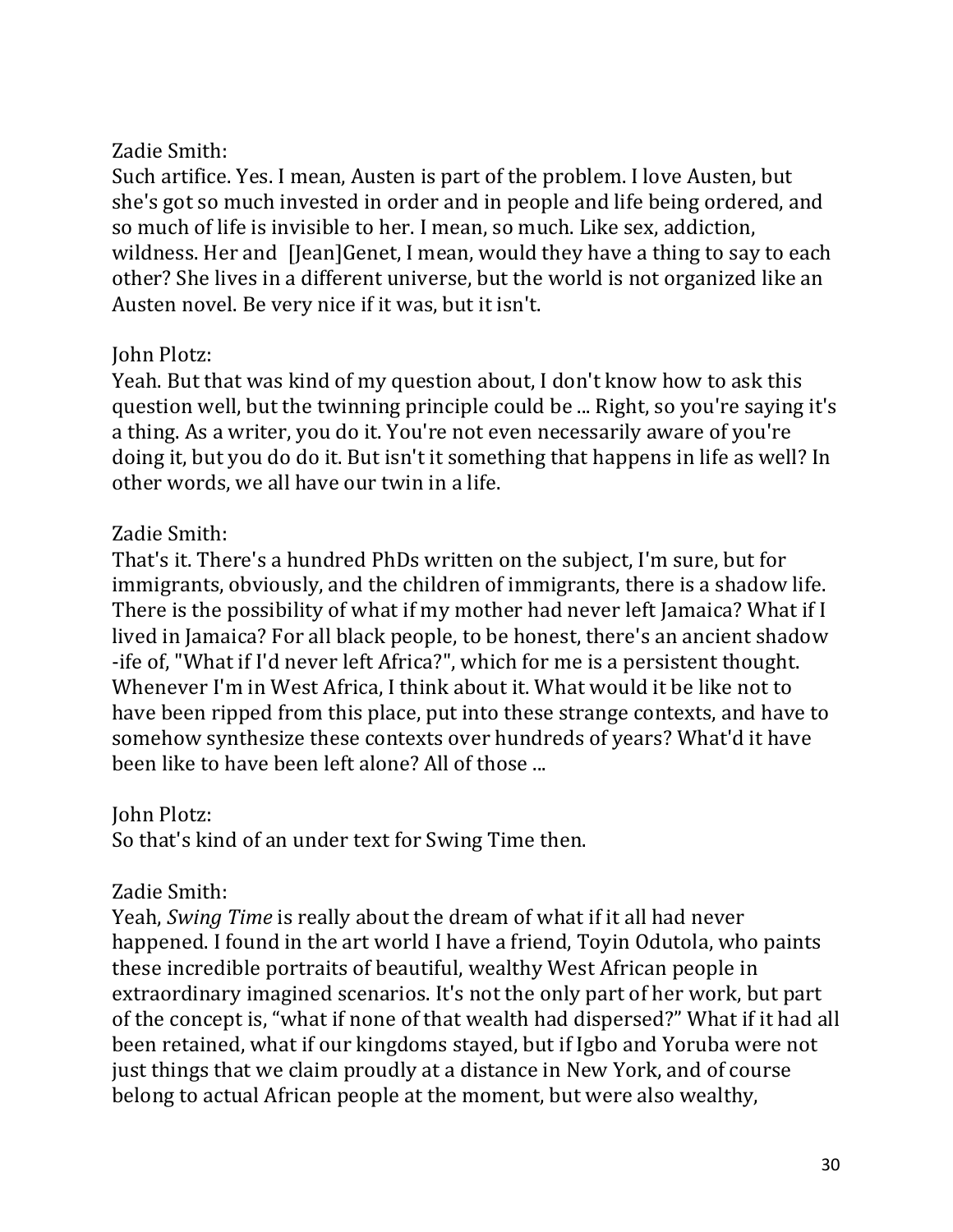unbroken kingdoms which had never had this terrible disruption at the center of them? Seeing that painted was really a kind of ...

John Plotz: I'm sorry, could you say her name again?

Zadie Smith: I'm going to mispronounce it and she's going to kill me. I can spell it.

**John Plotz:** We'll get it right on the website.

Zadie Smith: T-O-Y-I-N O-D-U-T-O-L-A. She is a genius, I think. She's painted many other things besides that, but I did feel, looking at those paintings, a sense of fantastical homecoming. What if we had never left? Yes.

John Plotz: Zadie, thank you so much. This was great. Are there any other questions that you think I should've asked you?

Zadie Smith: No.

John Plotz: Any other things you'd want to say?

Zadie Smith: I'm all good. Thank you.

John Plotz:

Okay. Recall This Book is the brainchild of John Plotz and Elizabeth Ferry, and today, as always, our music comes from Eric Chasalow and Barbara Cassidy. If you liked listening to Zadie, you may be interested in checking out our recent interviews with sci-fi novelist Cixin Liu and Samuel Delany, and my conversation with the comic novelist Steve McCauley, as well as a bonus episode that Elizabeth and I recorded which discusses this interview and also Zadie's whole visit to Brandeis where she addressed undergraduates and debated identity politics with some very sweet 19-year-olds.